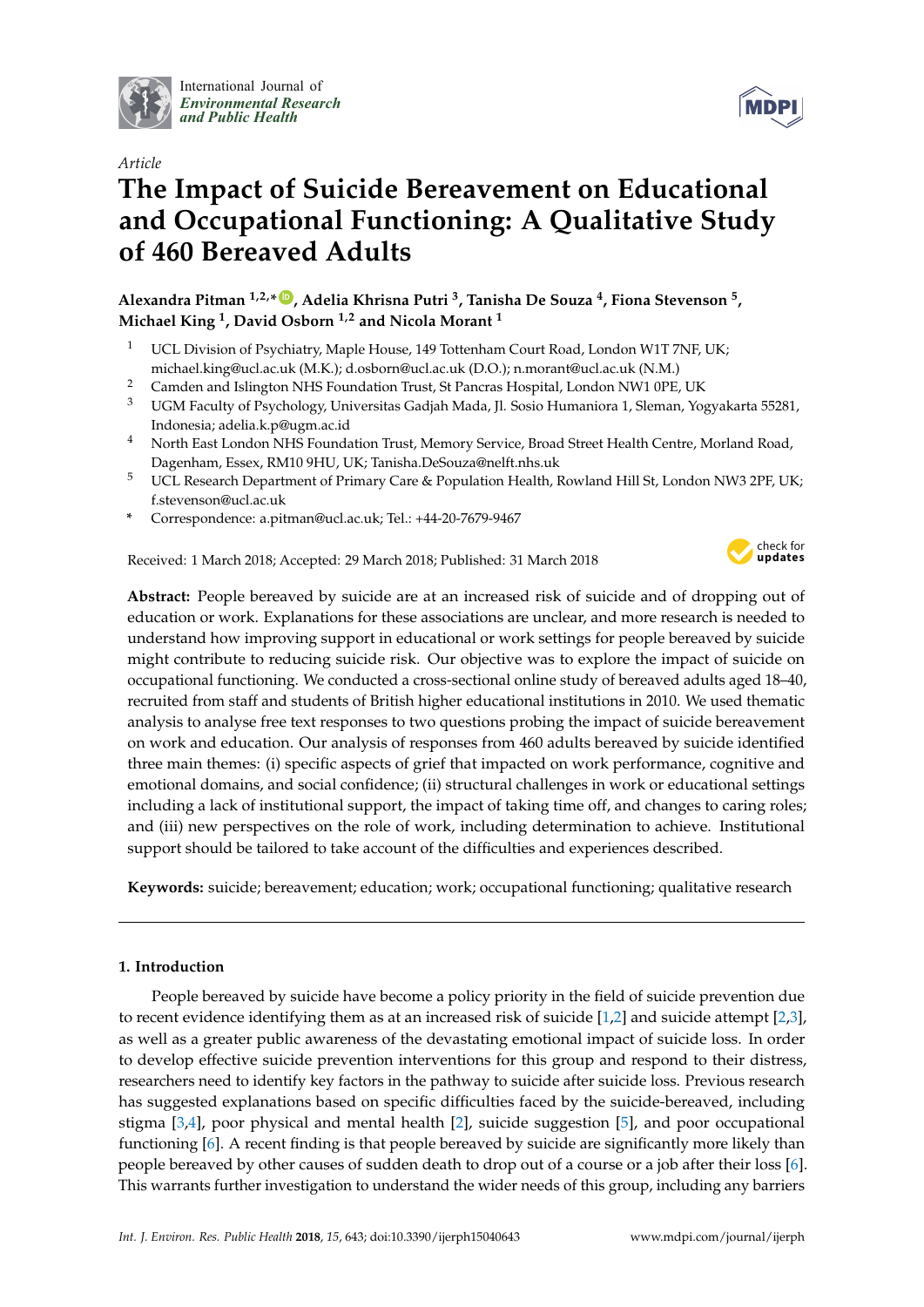to support. The current study adds to our understanding of these occupational impacts by exploring the nature of difficulties experienced in education or work after the suicide of a friend or relative.

Suicide bereavement is a frequent occurrence, even though the stigma of suicide leads many people not to mention it. The WHO estimates that 10 people are deeply affected by each suicide death, while efforts at empirical estimates suggest a figure of 60 [\[7\]](#page-14-6) and more recently, 135 [\[8\]](#page-14-7). The lifetime prevalence of losing a close friend or relative to suicide is estimated at 22%, with 4% past-year prevalence [\[9\]](#page-14-8). In a US population sample, 51% knew one or more persons who had died by suicide, and 35% of these people experienced moderate to extreme emotional distress following the death, even up to 14 years later [\[10\]](#page-14-9). Given that one in 10 people from a UK sample of suicide-bereaved adults subsequently attempted suicide [\[6\]](#page-14-5), it is important to understand the difficulties faced by a group prioritised in many international suicide prevention strategies.

Poor occupational outcomes among people bereaved by suicide are of interest as candidate mediators of suicide risk because of the key roles of education in influencing future employment and income potential [\[11\]](#page-14-10) and of work in influencing income, identity, and self-worth [\[12\]](#page-14-11). Socio-economic factors, as well as cognitive and emotional factors such as defeat, humiliation, and entrapment, feature prominently in theoretical models of suicidal behaviour [\[13\]](#page-14-12). Poor mental health in education is associated with dropout from vocational and higher educational courses [\[11\]](#page-14-10). In work settings, mental health problems cost the UK economy approximately £8 billion in absenteeism and £8 billion in staff turnover [\[14\]](#page-15-0). Adverse life events such as bereavement have also been shown to reduce productivity, with scores on a standardised task showing that people with experience of family bereavement or illness were significantly less happy and significantly less productive than those unexposed to such life events [\[15\]](#page-15-1).

Studies specific to suicide loss show that, compared with the general population, suicide-bereaved adults are more likely to take extended periods of sick leave, to be unemployed, and to claim disability pensions [\[2\]](#page-14-1). Compared with people bereaved by other causes of sudden death, people bereaved by suicide are more likely have a low income [\[16\]](#page-15-2) and to drop out of education or work [\[6\]](#page-14-5). Our national survey of people bereaved by suicide and other sudden deaths found that people bereaved by suicide were 80% more likely than people bereaved by sudden natural causes of death to drop out of a job or a course [\[6\]](#page-14-5). However, the same study found no group differences on depression, suggesting that factors other than mental illness impacted negatively on work or student roles. Indeed, the analysis suggested that higher levels of perceived stigma among the suicide-bereaved might account for the association with occupational drop-out [\[6\]](#page-14-5). This suggests that explanations may lie in a lack of support and confidence at work, in addition to difficulties in work relationships. A separate analysis found that people bereaved by suicide were significantly less likely to have received support from family, friends, and colleagues after their loss than people bereaved by other causes of sudden death, and were also more likely to report delays in receiving support [\[17\]](#page-15-3).

Our qualitative work investigating the stigma perceived by people bereaved suddenly found that friends and colleagues tend to avoid the bereaved, failing to offer support [\[4\]](#page-14-3). This was particularly extreme for people bereaved by suicide, who understood this as being driven by others not knowing what to say. This social avoidance was experienced as stigmatising, and also provoked resentment [\[4\]](#page-14-3). A survey of support group attendees bereaved by a child's suicide inquired about relationships with colleagues after the suicide, and found that 17% reported hurtful responses from colleagues and 22% reported strained relationships with colleagues after the loss, but 40% reported helpful responses from colleagues [\[18\]](#page-15-4).

Little other research has investigated occupational functioning specifically after sudden bereavement, tending instead to include bereavements by any cause. There is a need for further understanding of the difficulties faced by people bereaved by suicide in occupational settings, as specific targeted interventions in the workplace or educational institutions have the potential to mitigate their risk of suicide. Our aim was to elicit the views of a national sample of young adults bereaved by the suicide of a close friend or relative on whether and how the bereavement had affected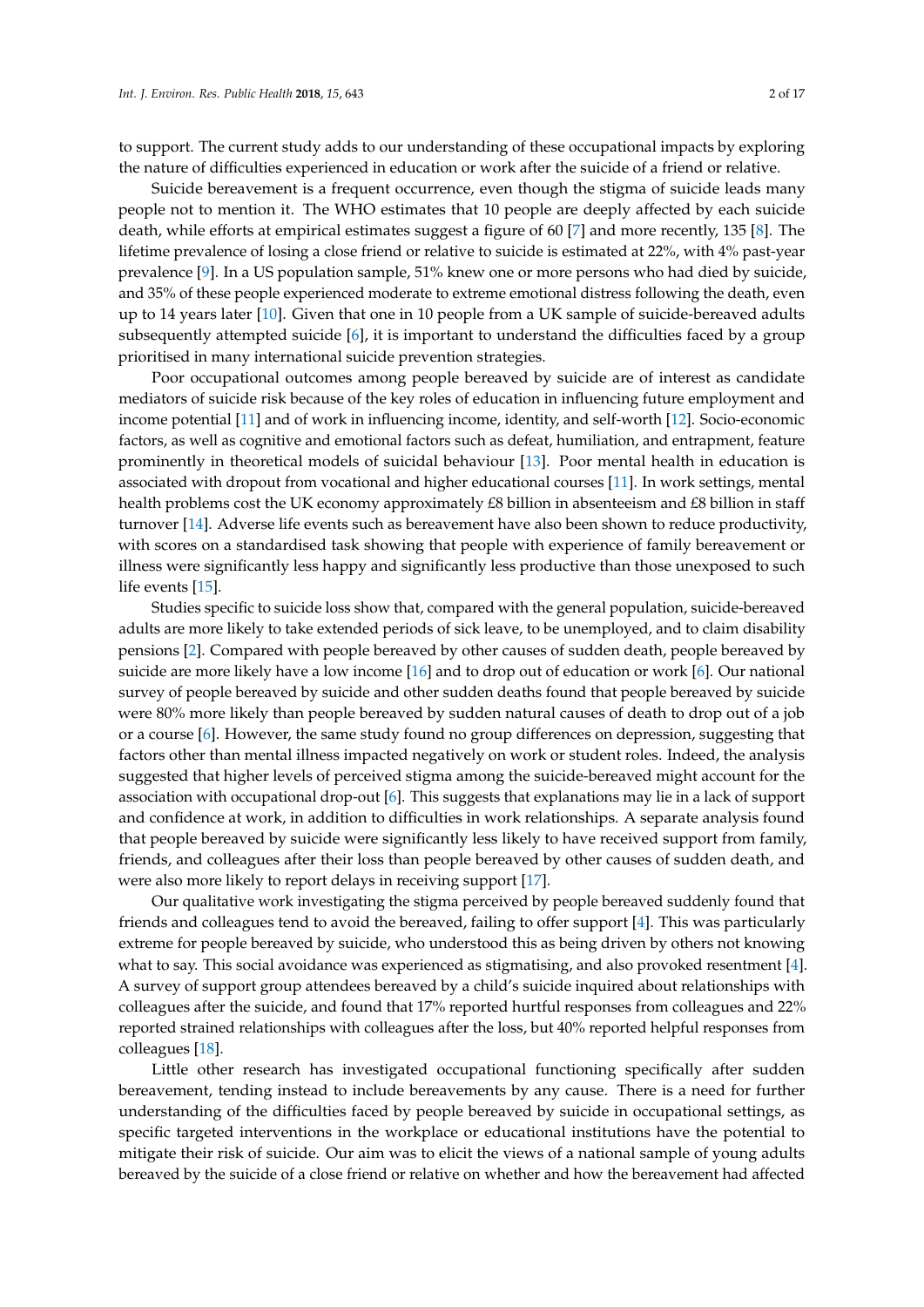their educational or work performance. In analyzing their responses, our objective was to identify key themes in their experiences, whether positive or negative, and infer from this how occupational support might be improved.

#### **2. Materials and Methods**

#### *2.1. Study Design and Participants*

We conducted a national cross-sectional study of young bereaved adults in the United Kingdom in 2010; the UCL Bereavement Study. The primary objective of the larger online survey was to investigate the association between bereavement by suicide and adverse mental health and social outcomes. Our findings supporting an association with risk of suicide attempt, poor occupational functioning, poor social functioning, and perceived stigma are reported elsewhere [\[3,](#page-14-2)[6\]](#page-14-5). The survey also collected qualitative data in order to answer research questions about the impact of the bereavement on social and occupational functioning, with the aim of analysing these data once the quantitative analyses were complete.

As described previously [\[6\]](#page-14-5), recruitment focussed on young adults as this was the age group of greatest policy interest in terms of suicide risk at the time of designing the study [\[19\]](#page-15-5). Our inclusion criteria were: adults aged 18–40 who, since the age of ten, had experienced sudden bereavement of a close friend or relative. Our upper age limit was higher than that of 24 used by the WHO for young adults [\[20\]](#page-15-6) to avoid collecting only recent experiences of bereaved adults. We excluded those exposed to sudden bereavement in childhood to reduce recall bias and capture experiences above the threshold for adult cognition. We sampled via the email systems of large higher education institutions (HEIs) in the UK, in order to access hard-to-reach groups, especially men. Institutions (listed in full in the acknowledgements) included veterinary, agricultural, art, and drama colleges, thus offering access to a large, varied but defined sample of young adults. This approach avoided the biases associated with recruiting from bereavement support groups and accessing only a help-seeking sample [\[21\]](#page-15-7).

Of all 164 UK HEIs invited to participate in our study, 37 (23%) agreed to take part, with a higher response (40%) from the group of universities characterised by a higher research income. This provided direct access to a sampling frame of 659,572 staff and students, each of whom received an individual email inviting them to take part in a survey of "the impact of sudden bereavement on young adults", including an embedded survey link. Ten HEIs varied this approach by emailing students only, including the invitation within their weekly newsletter email, or advertising it on their intranet.

#### *2.2. Procedures*

An on-line questionnaire was designed by AP, FS, DO, and MK  $[6]$  in consultation with a group of young bereaved adults and bereavement counsellors, who advised on wording and which domains to cover. We piloted the questionnaire nationally, as described elsewhere [\[6\]](#page-14-5).

The online survey included 119 fixed-response questions, to collect quantitative data on socio-demographic and clinical characteristics. Part 2 of the questionnaire contained 20 open questions probing specific dimensions of experiences of bereavement. There was no upper word limit on free text responses. Respondents were invited to give as much or little detail as they wished, or to skip the question. Two of these questions explored the impact of the bereavement on education and work performance, and were worded as follows:

"*In what way, if any, has the bereavement affected your educational progress?*"

"*What about your work performance?*"

### *2.3. Ethics*

Online participant information indicated that the UCL research team responsible for the study included psychiatrists (AP, DO, MK) and a medical sociologist (FS), and that all data would be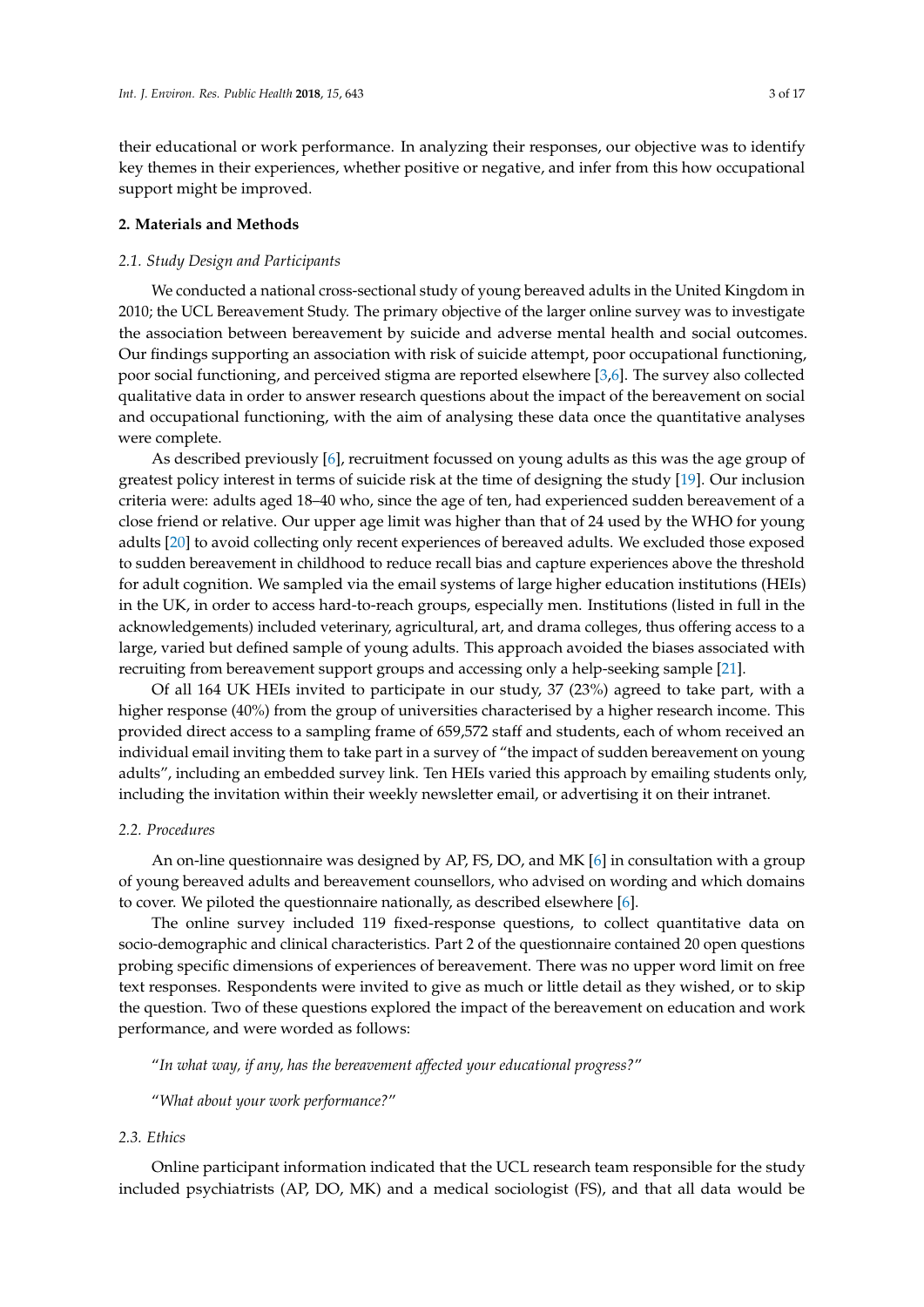anonymised and handled as per data protection legislation. All participants provided online informed consent. The study protocol was approved by the UCL Research Ethics Committee in 2010 (reference: 1975/002).

#### *2.4. Analytic Approach*

We used an adapted form of thematic analysis [\[22\]](#page-15-8) to analyse free text responses to these two questions, restricting our analysis to respondents bereaved by suicide. We took an inductive exploratory approach, and conducted analysis collaboratively as a cross-disciplinary team comprising perspectives from psychology, sociology, and psychiatry. This encouraged personal reflexivity by challenging differences in interpretation and reducing the influence of theoretical or personal conceptions [\[23\]](#page-15-9).

Data were imported into Microsoft Excel, which was used to support organising, reviewing, and coding large volumes of linked qualitative responses. After data familiarization, we coded responses using a basic five-part classification for responses to questions about the impact of the bereavement: negative, neutral (primarily "none" or "N/A"), positive, both positive and negative, and ambiguous.

We then moved to a more content-based, fine-grained approach. Neutral responses that provided no insights (for example "*none at all*"), and ambiguous responses, (for example "*I'm not sure*" or "*Bereavement occurred two weeks before A level exams*") which tended to be brief, were excluded from this analysis. Following initial discussions about emergent codes, two members of the team (AKP and TDS) independently coded a randomly selected sub-sample of 100 responses, and compared their work for consistency. The larger analytic team then reviewed and discussed the initial coding framework, resolving discrepancies and amending the emergent framework. Following general coding agreement at this stage, AKP continued to code the full dataset, using regular discussions within the research team to clarify the conceptual meanings of thematic codes as coding progressed. Through further team discussions, we built up a framework of new codes, sub-codes, collapsed codes, and higher-order categories. We then reviewed the revised framework to explore the distribution of responses across codes, and in relation to higher-order themes as a final validation of the conceptual coherence of the analysis. We used COREQ guidelines to structure the reporting of our findings [\[24\]](#page-15-10).

We used Stata version 12 (StataCorp., College Station, TX, USA) to present descriptive characteristics for the qualitative sample, compared with the wider quantitative sample of suicide-bereaved adults.

The dataset generated and analysed in the current study is not publicly available due to the risk of identifying participants. Requests to analyse these data should be made to the corresponding author, subject to honorary contract status approval in the UCL Division of Psychiatry.

## **3. Results**

#### *3.1. Sample Characteristics*

Of the estimated 659,572 bereaved and non-bereaved people receiving the email invitation, 5085 people responded to the questionnaire by clicking on the survey link, and 4630 (91%) consented to participate in the online study. An overall response rate could not be accurately measured, as the precise denominator of people bereaved by suicide in the UK is not obtainable using routine data or survey methods. A total of 614 people reported having been bereaved by suicide and provided responses to the quantitative component of the questionnaire. Of these, 460 (75%) completed at least one of the two questions probing the impact of bereavement on educational or occupational functioning.

Our qualitative sample was predominantly female (81%) and of white ethnicity (92%). As per inclusion criteria, respondents were aged between 18 and 40, with a median age of 23 (see Table [1\)](#page-4-0). Median age at the time of the bereavement was 19 (interquartile range  $(IQR) = 17-23$ ), and median number of years since the loss was three ( $IQR = 1-7$ ). The sample was equally split between relatives (51%) and non-relatives (49%) of the deceased. In the majority of cases (72%), the deceased had been male and the median age of the deceased was  $27$  (IQR = 20–45). The bereavement had occurred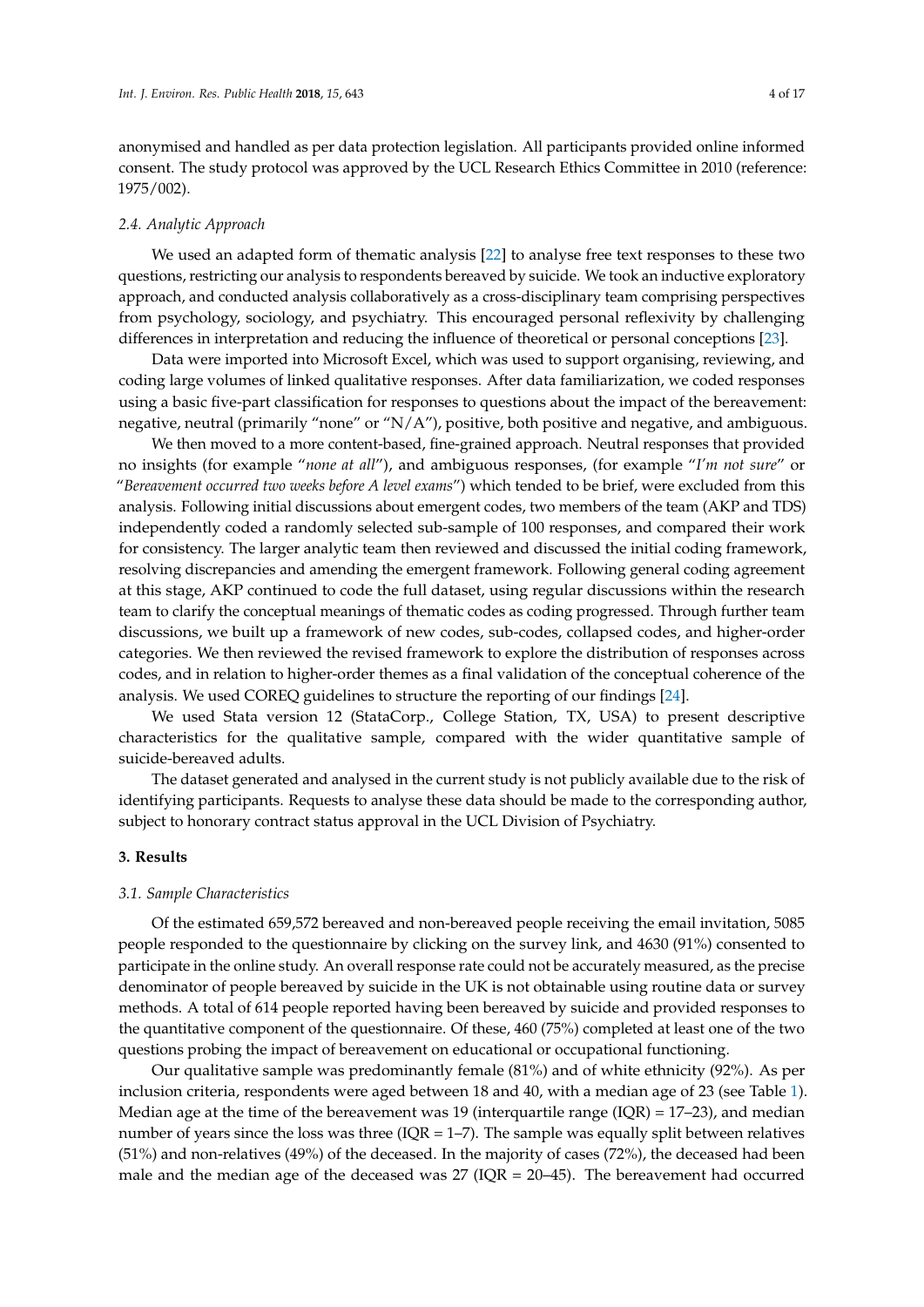between three days and 26 years prior to filling in the questionnaire, with a median value of three years (IQR = 1–7). These characteristics matched those of the wider sample of 614 suicide-bereaved respondents (Table [1\)](#page-4-0).

<span id="page-4-0"></span>**Table 1.** Demographic characteristics of the 460 respondents compared to the wider sample of 614 suicide-bereaved respondents.

| Characteristic                                | $n = 614$ Suicide-Bereaved<br>Respondents | $n = 460$ Suicide-Bereaved Respondents in<br>Qualitative Sample |
|-----------------------------------------------|-------------------------------------------|-----------------------------------------------------------------|
| gender                                        |                                           |                                                                 |
| male $n$ (%)                                  | 115 (19)                                  | 76 (17)                                                         |
| female $n$ (%)                                | 499 (81)                                  | 384 (83)                                                        |
| median age (IQR)                              | 23 (20–29)                                | $23(21-29)$                                                     |
| age group                                     |                                           |                                                                 |
| aged 18–21 <i>n</i> $(\%)$                    | 224 (36)                                  | 163 (35)                                                        |
| aged 22-40 n (%)                              | 390 (64)                                  | 297 (65)                                                        |
| work status                                   |                                           |                                                                 |
| working in paid job $n$ (%)                   | 68 (11)                                   | 100(22)                                                         |
| studying at college/university $n$ (%)        | 526 (86)                                  | 211 (46)                                                        |
| both working and studying $n$ (%)             | 20(3)                                     | 146 (32)                                                        |
| neither (on leave/unemployed) $n$ (%)         | 0(0)                                      | 3(1)                                                            |
| educational attainment                        |                                           |                                                                 |
| educated to maximum A level $n$ (%)           | 255 (42)                                  | 183 (40)                                                        |
| educated to degree level or above $n$ (%)     | 359 (59)                                  | 277 (60)                                                        |
| socio-economic status ¥                       |                                           |                                                                 |
| social classes 1 and 2 $n$ (%)                | 380 (64)                                  | 280 (61)                                                        |
| social classes 3 to 7 & 9 $n$ (%)             | 213(35)                                   | 170 (37)                                                        |
| missing $n$ (%)                               | 21(3)                                     | 10(2)                                                           |
|                                               |                                           |                                                                 |
| ethnicity                                     |                                           |                                                                 |
| white $n$ $\left(\frac{9}{6}\right)$          | 562 (92)                                  | 423 (92)                                                        |
| Asian/Asian British $n$ (%)                   | 15(2)                                     | 11(2)                                                           |
| Black/Black British $n$ (%)                   | 9(1)                                      | 6(1)                                                            |
| Mixed race $n$ (%)                            | 20(3)                                     | 14(3)                                                           |
| Other $n$ (%)                                 | 8(1)                                      | 6(1)                                                            |
| number of sick days in last year              |                                           |                                                                 |
| 0–7 days sick $n$ (%)                         | 337 (55)                                  | 256 (56)                                                        |
| 8–365 days sick $n$ (%)                       | 153(25)                                   | 118 (26)                                                        |
| Missing $n$ (%)                               | 124 (20)                                  | 86 (19)                                                         |
| median number of sick days in last year (IQR) | $4(1-10)$                                 | $5(1-10)$                                                       |
| median age bereaved (IQR)                     | $19(17-23)$                               | $19(17-23)$                                                     |
| median time since bereavement, years (IQR)    | $3(1-7)$                                  | $3(1-7)$                                                        |
| gender of the deceased                        |                                           |                                                                 |
| male $n$ (%)                                  | 433 (71)                                  | 331 (72)                                                        |
| female $n$ (%)                                | 181 (29)                                  | 129 (28)                                                        |
| median age of the deceased (IQR)              | $19(17-23)$                               | $27(20-45)$                                                     |
| kinship                                       |                                           |                                                                 |
| father $n$ (%)                                | 86 (14)                                   | 73 (16)                                                         |
| mother $n$ (%)                                | 31 (5)                                    | 25 (5)                                                          |
| brother (including half-siblings) $n$ (%)     | 46(7)                                     | 38(8)                                                           |
| sister (including half-siblings) $n$ (%)      | 15(2)                                     | 11(3)                                                           |
| grandparent $n$ (%)                           | 11(2)                                     | 9(2)                                                            |
| uncle/aunt $n$ (%)                            | 49(8)                                     | 33(7)                                                           |
| niece/nephew $n$ (%)                          | 4(1)                                      | 3(1)                                                            |
| cousin $n$ (%)                                | 54 (9)                                    | 42(9)                                                           |
| close friend (including colleagues) $n$ (%)   | 250 (41)                                  | 166 (36)                                                        |
| partner/spouse <i>n</i> (%)                   | 23(4)                                     | 22(5)                                                           |
| ex-partner/ex-spouse $n$ (%)                  | 15(2)                                     | 13(3)                                                           |
| in law/step/adoptive relation $n$ (%)         | 23(4)                                     | 19(4)                                                           |
| missing $n$ (%) $*$                           | 7(1)                                      | 6(1)                                                            |

Key: ¥ using the National Statistics Socio-economic Classification (NS-SEC) based on the Office for National Statistics Standard Occupational Classification 2010 (SOC2010). \* all missing cases for this variable were identified as non-relatives apart from one who did not indicate kinship. IQR = interquartile range; SD = standard deviation.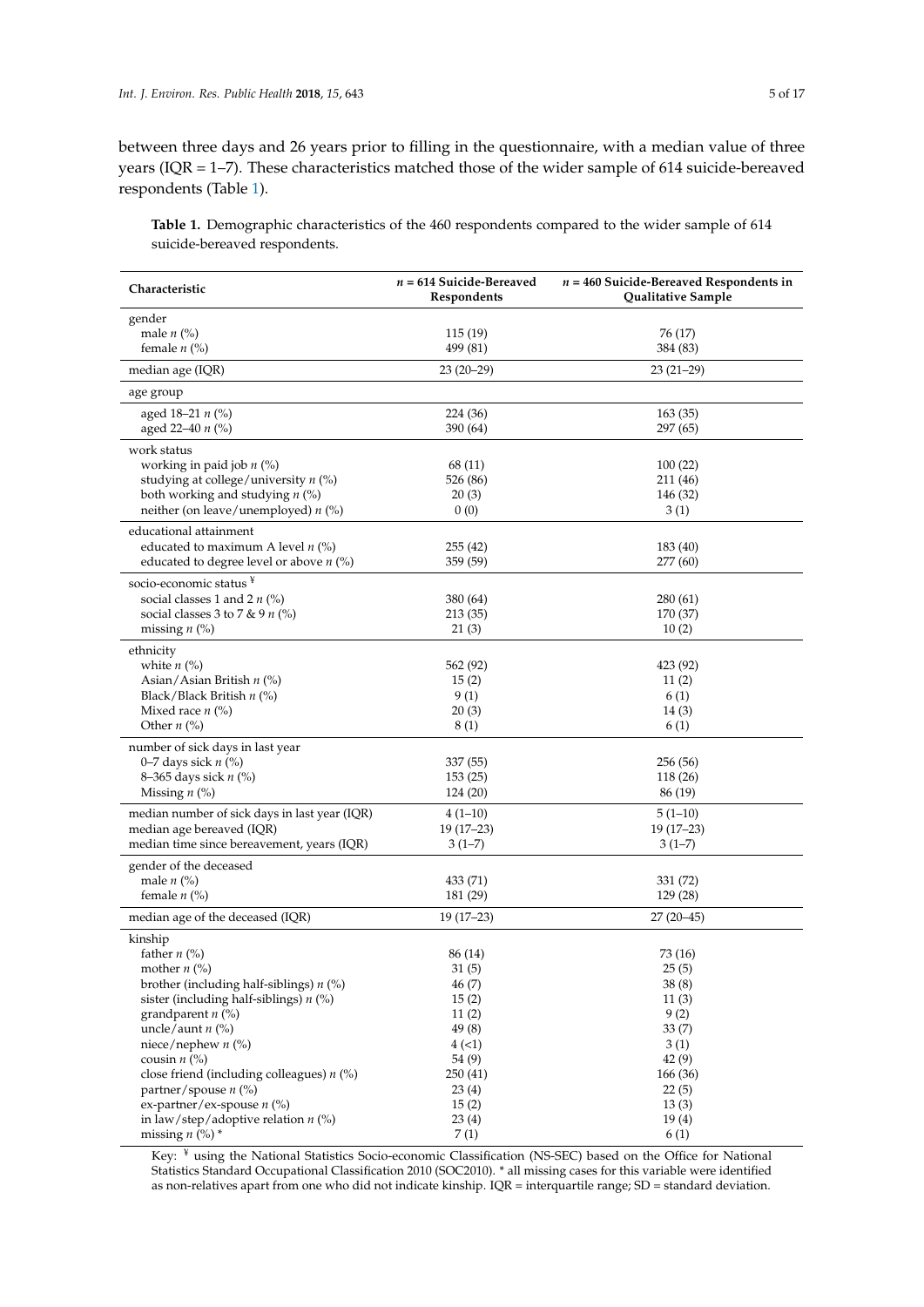#### *3.2. Qualitative Findings*

<span id="page-5-0"></span>Our initial basic classification of responses is presented in Table [2,](#page-5-0) with negative impacts reported most commonly for both educational (50%) and work (36%) contexts.

| Category                         | <b>Educational Functioning</b><br>$n\ (\%)$ | <b>Work Functioning</b><br>$n\left(\%\right)$ |
|----------------------------------|---------------------------------------------|-----------------------------------------------|
| negative                         | 232(50.0)                                   | 167(36.3)                                     |
| neutral                          | 93(20.2)                                    | 115(25.0)                                     |
| positive                         | 66 (14.3)                                   | 39(8.5)                                       |
| both positive and negative       | 26(5.6)                                     | 21(4.6)                                       |
| ambiguous                        | 13(2.8)                                     | 15(3.3)                                       |
| blank (for 1 of the 2 questions) | 30(6.9)                                     | 102(22.2)                                     |
| Total                            | 460 (100)                                   | 460 (100)                                     |

|  |  | Table 2. Basic classification of 460 responses. |  |  |
|--|--|-------------------------------------------------|--|--|
|--|--|-------------------------------------------------|--|--|

Following the exclusion of very brief responses (<10 characters) and ambiguous responses, we excluded 31 respondents who gave very brief responses on both questions and one respondent who gave ambiguous responses ("*very little*") on both. We conducted our more in-depth thematic analysis of extensive responses from 428 survey respondents, and identified three higher-order themes, each with sub-themes. These are summarised in Table [3](#page-5-1) and described in more detail below. Illustrative quotes are presented as typed into the online questionnaire, and only amended where correcting spelling errors. In the UK GCSEs are public exams taken at age 16, and A levels are those taken at 18. The term 'uni' denotes the abbreviation of university.

#### **Table 3.** Descriptive themes.

<span id="page-5-1"></span>

| Specific aspects of grief diminishing work performance | Cognitive aspects of grief<br>٠<br>Emotional aspects of grief<br>Impact of grief on social confidence                                                    |  |  |
|--------------------------------------------------------|----------------------------------------------------------------------------------------------------------------------------------------------------------|--|--|
| Structural challenges                                  | Lack of institutional support<br>Impact of taking time out<br>Changes in caring roles                                                                    |  |  |
| New perspectives on the role of work                   | Work as distraction or escape from emotions<br>Motivation to honour deceased<br>Motivation to live life to full<br>Motivation to join caring professions |  |  |

## 3.2.1. Specific Aspects of Grief Diminishing Work Performance

It was common for specific components of grief following the suicide to be cited as reasons for falling behind with work or producing work of a poor quality. Coping with tearfulness, anger, profound sadness, poor concentration, confusion, or anxiety was a struggle for many, experienced as frustrating and sometimes embarrassing.

#### Cognitive Aspects of Grief

Contrary to our expectations, cognitive aspects of grief were more prominent than emotional aspects of grief, and it was common for respondents to describe problems with concentration and motivation affecting their productivity and drive. A sense of futility was often described, as part of a change in world view, which resulted in a lack of interest or drive. These problems sometimes emerged or persisted for some time after the bereavement.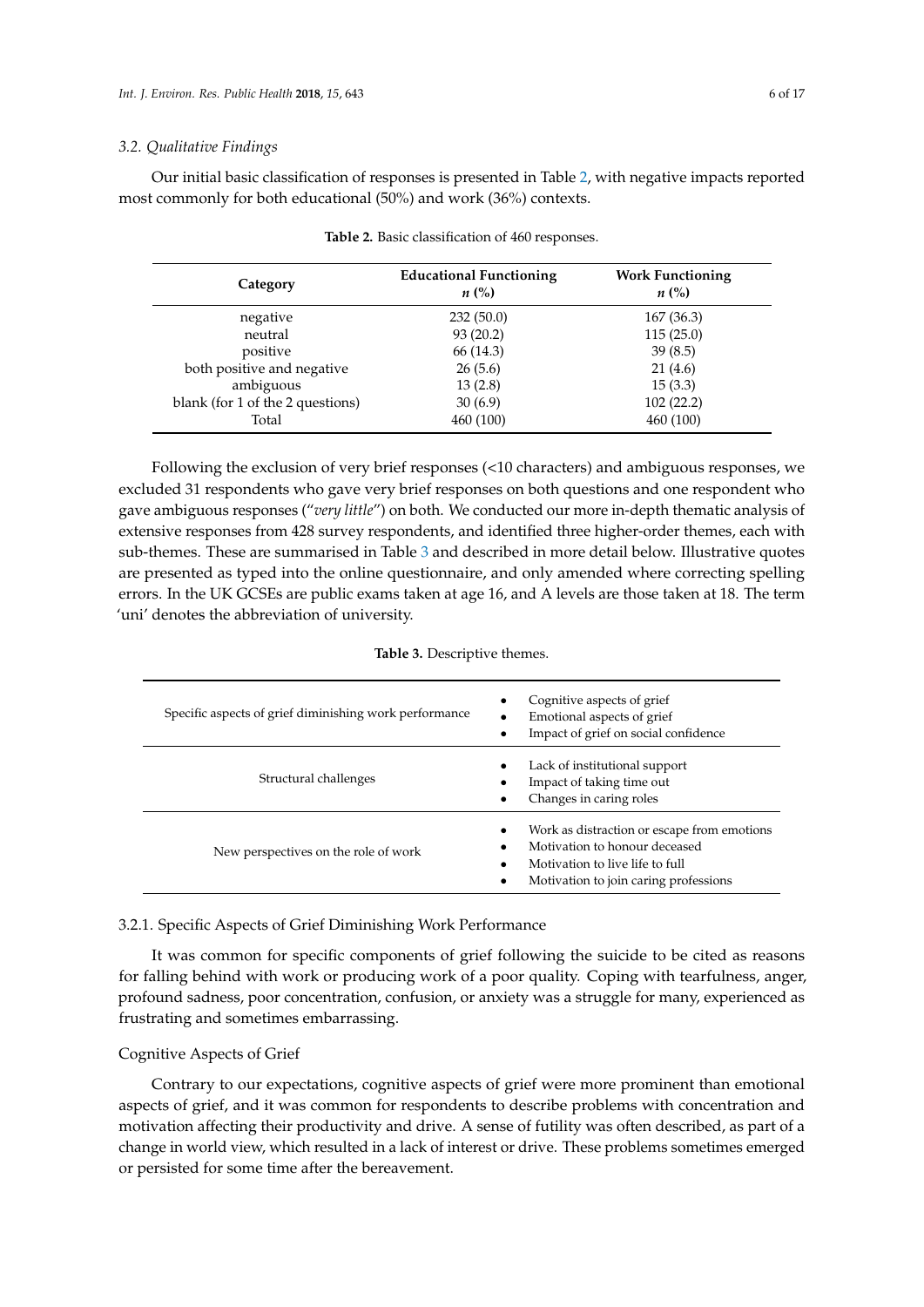"*I've lost all focus and drive. I no longer want to be at university, I feel it's futile* . . . *.I've gone from being a high achiever, always busy, doing well to not doing anything. I have no focus, I can stare at the same page, not being able to read it and suddenly the entire day has gone by without me realising. Even when I manage to write something it's not very good because my brain's not firing in the way it used to and isn't making all the proper connections to write good work*." (Male, 21 years old, in part-time paid work, bereaved less than a year previously by the suicide of his partner)

Motivation was such a problem for some people that their grades fell, or they dropped out of school, college, or university. This resulted in what were perceived to be significant departures from the trajectory they might otherwise have achieved.

"*A suicide changes how you see the world, especially if you are relatively young and not used to serious turmoil. This obviously has an effect on how positive a person can remain, or whether positivity is even a reasonable consideration. I still study, but my aims have changed. I only study in the hope that I will make money out of what I can learn. I have no real interest in what I am doing anymore, and I don't find inspiration in many things*." (Male, 30 years old, no information on student/staff status, bereaved two years previously by the suicide of a close friend)

#### Emotional Aspects of Grief

Managing emotions at work was an additional struggle for some respondents, and crying in front of colleagues or clients was described as particularly embarrassing. Others described having become more sensitive to criticism or negative feedback, resulting in thoughts and sometimes expressions of anger. These emotional outbursts could make working in a team very challenging. Managing a more general anger at the world was also linked to low motivation, and was cited as a reason for dropping out of jobs or courses.

"*I was at University at the time when it happened and I dropped out. I just became angry with the world and drank a lot in the evenings*." (Female, 36 years old, no information on student/staff status, bereaved 12 years previously by the suicide of her father)

"*I would cry at work which in return caused me to feel like I had to apologise to everyone for making them feel a bit uncomfortable*." (Female, 25 years old, Full-time student with part-time job, bereaved over three years previously by the suicide of her uncle)

Significant anxiety was described by many, whether in relation to specific triggers or a general state of low mood and anxiety. The impact of anxiety on work performance may have not been sufficiently taken into account by managers or teaching staff, and respondents sometimes reported a lack of understanding, resulting in them being sanctioned for poor attendance.

"*It was in the middle of my year 2 exams. I have done badly in all of them and I am worried about not reaching 3rd year. When I look at my notes to revise I am reminded constantly of my brother. I can't revise and I get anxious and uncomfortable. I then worry about the exam and I get worse. I fear for my education*." (Male, 20 years old, full-time student, bereaved one month previously by the suicide of his brother)

"*I rarely attended sixth form and often took time off uni when I was anxious/depressed although they rarely understood and I was punished for attendance several times*" (Female, 21 years old, full-time student, bereaved four years previously by the suicide of her father)

Many described the emergence (or recurrence) of mental health problems as attributable to the stress of managing extreme grief after the suicide, affectingtheir occupational and social roles.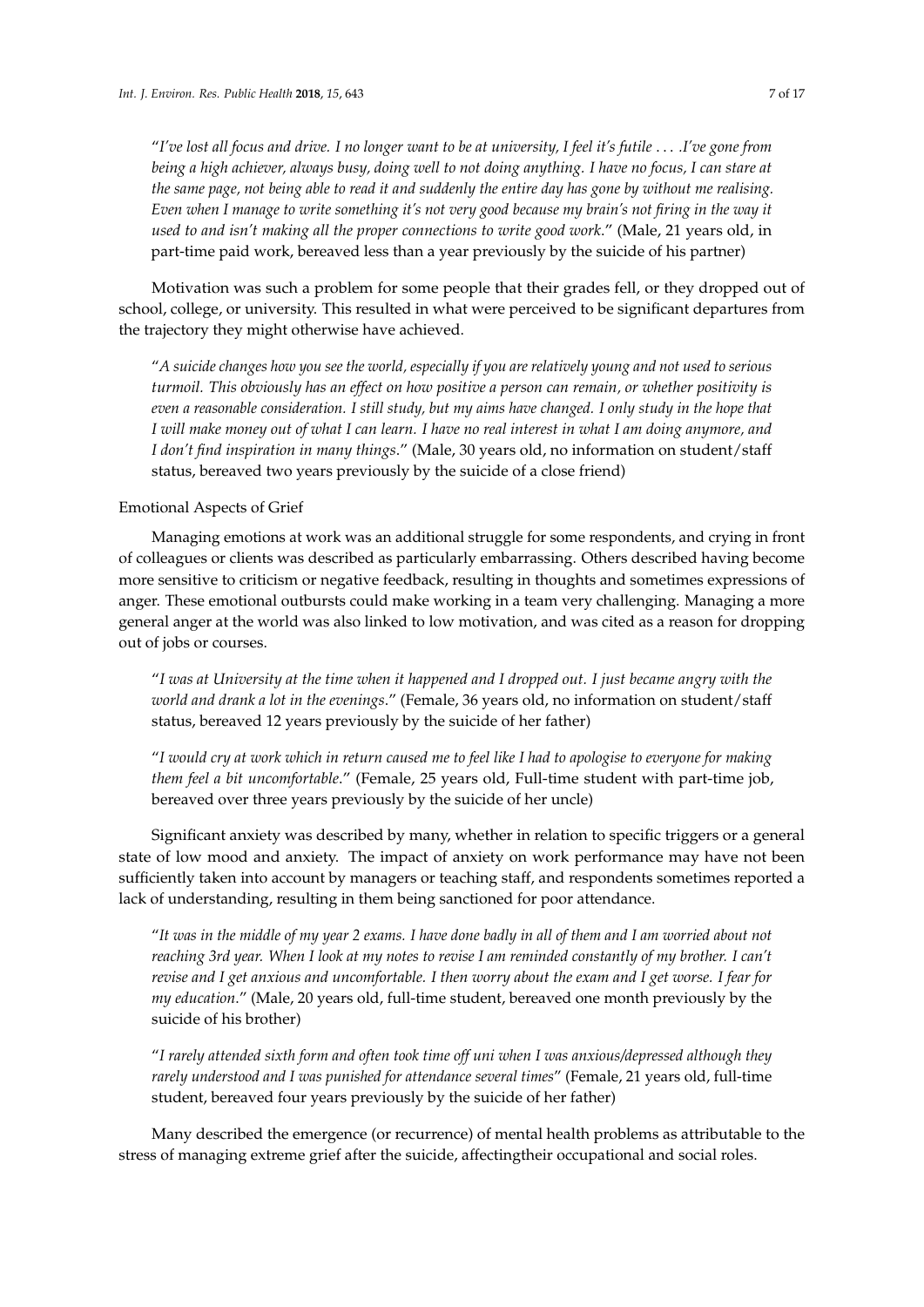"*I was in my last year at University when the bereavement occurred and became extremely stressed and depressed. It meant that trying to complete my dissertation project and prepare other coursework became extremely difficult. I was supported by my partner though and was able to complete my degree satisfactorily (at one point I had contemplated dropping out)*." (Female, 26 years old, in full-time paid work, bereaved four years previously by the suicide of her uncle)

" . . . *my cousin's suicide was a factor in me developing anorexia. I believe it was partly, especially because I took on too many problems and weigh myself down. As a result of my illness I missed a year of school and didn't take any GCSEs. I also had to take a break from university*." (Female, 22 years old, Full-time student, bereaved 10 years previously by the suicide of her cousin)

These mental health effects were not always apparent immediately. Some respondents described putting their feelings 'in a box' in order to get on with work or studying, but then breaking down subsequently. Where mental health problems surfaced much later, it seemed hard for employers or teaching staff to link them to the suicide bereavement, even if a clear association was perceived by the bereaved.

"*the combination of putting my feelings into a box for a year and starting uni did not combine well and caused me to break down a bit and the box opened with fairly disastrous consequences on my happiness for a period and this affected my concentration at uni. Many times I couldn't raise the energy to get up to go to lectures or when I was there I was so stressed and upset that I couldn't see the slides properly as I was so anxious.*" (Male, 21 years old, full-time student with part-time job, bereaved three years previously by the suicide of a close friend)

#### Impact of Grief on Social Confidence

Many described a loss of self-confidence after the bereavement, becoming more socially withdrawn and finding it harder to work in team or client-facing environments. This seemed to be linked to many of the cognitive and emotional aspects of bereavement described above, such as breaking down when talking about the death, generally crying more, becoming more sensitive or depressed, or losing interest in one's work. This theme captured how debilitating the cognitive and emotional aspects of grief after a suicide were for someone trying to maintain professionalism or meet deadlines.

"*At the time my teaching suffered, I was less communicative with my colleagues and cared little about what I was doing*." (Female, 27 years old, full-time student, bereaved three years previously by the suicide of her ex-partner)

"*The death has made me lack confidence more than I did, I do not believe in my capabilities in the work-place and often get stressed in tricky situations with customers (I work in retail). I also feel less able to relate to and interact with my work colleagues*." (Female, 23 years old, full-time student with part-time job, bereaved two years previously by suicide of her father)

Whilst the disabling effects of grief described above might apply to any bereavement, one specific aspect of suicide bereavement eroded confidence: the fear of being stigmatised by the suicide. Respondents often chose to remain vague about the cause of death, or avoid the subject. This side-stepping of 'small talk' came at the cost of appearing unfriendly, but this was usually felt to be preferable to being judged, ostracised, or avoided. However, these restraints on social interactions also affected social confidence by creating awkwardness in social situations at work. This was a particular problem in roles where making conversation was an important part of customer or team relationships.

"*I found my low confidence extremely limiting in my interaction with my colleagues* . . . *I couldn't bring myself to talk to them and much preferred to be left alone. The only problem was that naturally I was thus perceived as aloof, as I certainly wasn't about to risk entrusting my boss or colleagues with*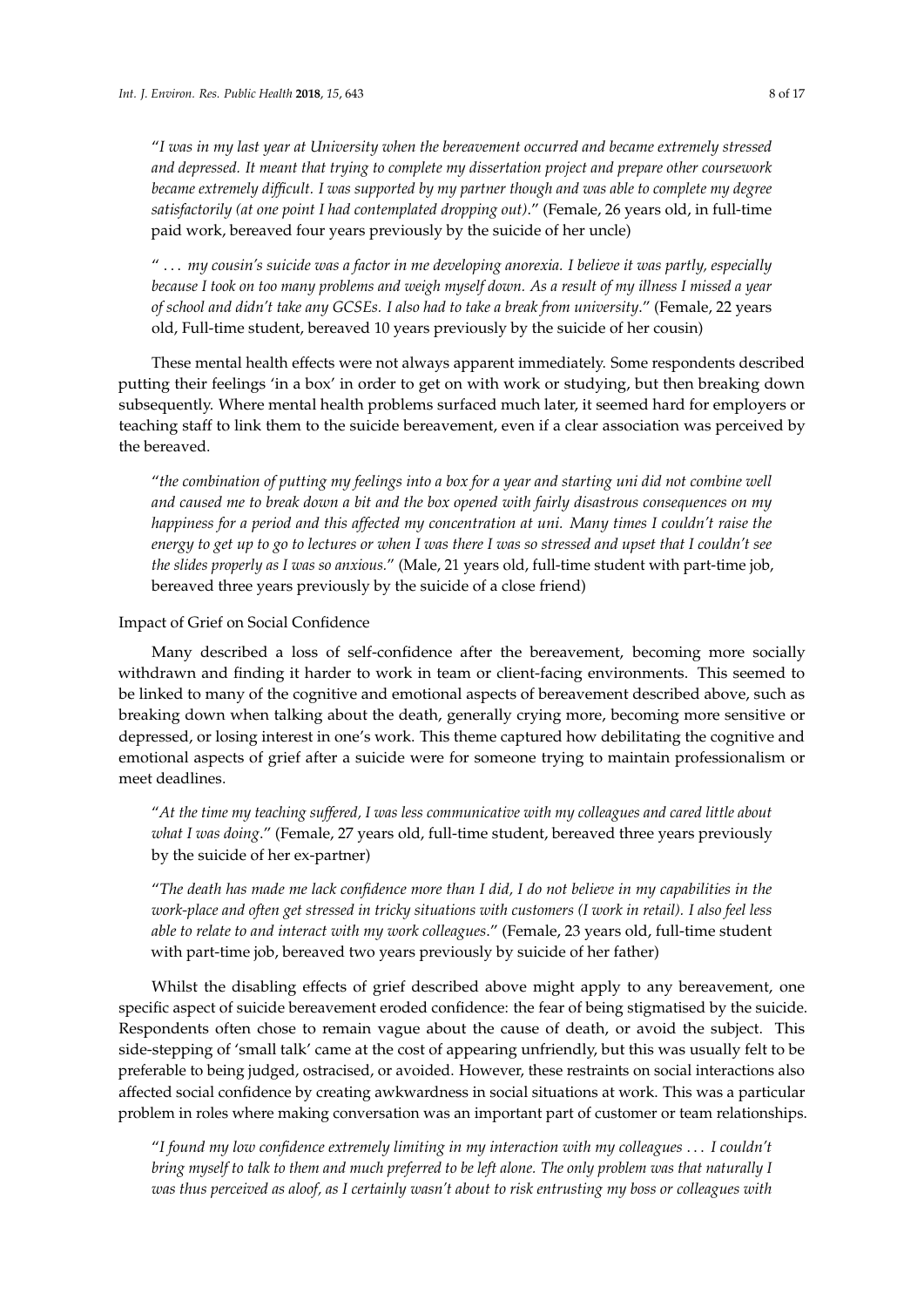*the horrific information about my bereavement. I was (and still am) convinced that I would be labelled as nuts because such a thing transpired in my family, even though I had no part in it whatsoever*." (Female, 31 years old, full-time student, bereaved over six years previously by the suicide of her brother)

"*As a hairdresser I couldn't talk to people, so regulars wanted to ask me and I hated them for it, and when a client didn't know I was annoyed they seemed heartless. Had to quit working due to emotional distress, bad work performance, also no motivation*." (Female, 33 years old, no information on student/staff status, bereaved nine years previously by the suicide of her partner)

## 3.2.2. Structural Challenges in Work or Educational Settings

Some respondents described external factors that had hampered their ability to cope with work pressures whilst grieving the loss. These often related to a lack of support, or the shouldering of additional burdens.

# Lack of Institutional Support

Many respondents were appalled at the lack of institutional support offered or available, and provided examples of the insensitivity of managers or teaching staff. Such experiences clearly exacerbated difficulties and were experienced as setbacks in their own right. Examples included encountering workplace or university regulations that appeared insensitive, such as eligibility for compassionate leave extending only to close relatives or being contingent on providing a copy of the death certificate. Dealing with an inflexible system was a problem for both bereaved relatives and friends, particularly where it appeared to call into question the validity of their relationship to the deceased and that person's need to grieve.

"*The reaction from the school's administrative and counselling staff left (me) first horrified and then disillusioned. I barely graduated high school*." (Female, 38 years old, full-time student with part-time job, bereaved 24 years previously by the suicide of a friend)

"*had a lot of issues with work, don't feel they suitably appreciated the effect and length of effect on me, I was disciplined a lot for sickness absence, and no account was taken that emotional issues could be affecting my physical health*" (Female, 31 years old, part-time student with part-time job, bereaved three years previously by the suicide of her brother)

Such responses lay in contrast to the one response (coded as neutral) in which the support of colleagues was presented as a factor buffering the potential negative effects of the bereavement.

"*Did not affect my work performance. My colleagues were all very supportive.*" (Female, 34 years old, in full-time paid work, bereaved two years previously by the suicide of a close friend)

### Impact of Taking Time Out

For those who were entitled to take compassionate leave, primarily relatives, this was valued in providing time to grieve. However, returning to a backlog of work, particularly with impaired concentration, was very difficult. The pressure to catch up with tasks whilst continuing to grieve contributed to stress. Tasks or assignments were often described as having been completed in a rush, impairing the quality of the work. Others felt their confidence in their abilities at work had diminished in their absence.

"*My university provided work placements, I had to make up the 5 weeks which I had missed immediately following my brother's death* . . . *I tried to work full-time alongside studying for my final exam, and became very depressed, anxious, tearful and stressed*." (Female, 24 years old, no information on student/staff status, bereaved one year previously by the suicide of her brother)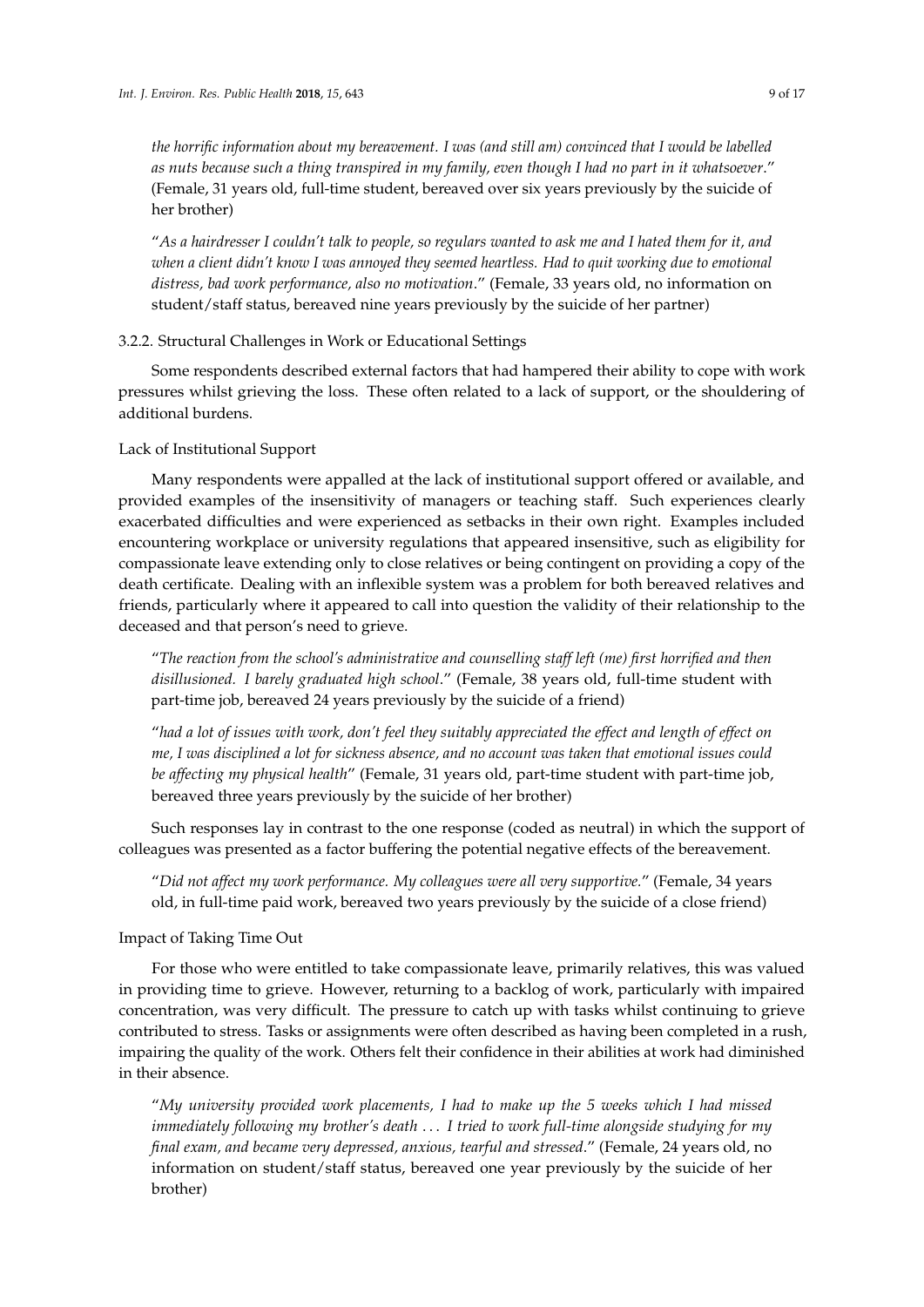Taking long-term unpaid leave also gave rise to financial problems for several respondents. There was therefore a layering effect of bereavement, work stress, and financial instability.

"*Had to take time off college which brought my attendance down which affected my allowance making it difficult to concentrate on learning as it created money problems*." (Female, 18 years old, Full time student with part-time job, bereaved over one year previously by the suicide of her father)

## Changes in Caring Roles

A further structural challenge faced by many respondents, particularly relatives, was the loss of emotional support previously provided by the deceased. Often this related to the death of a parent or to a change in the relationship with a grieving relative. Losing this support meant losing someone who had normally encouraged the respondent to pursue their studies, or had looked after the home and family to facilitate work and student roles. For some it meant taking on a caring role within the family, with the associated costs of time, energy, and emotion. In a few cases it meant quitting jobs or courses to live nearer the family or to earn more to support them. These sacrifices, although felt to be the right decision, did significantly disrupt progress in work or education.

"*My school work suffered at the time, both because my home life was disrupted and also because my mother, who was suffering the most, was the person who would check up on me, my homework etc...She was totally absent during this time*." (Female, 25 years old, full-time student with part-time job, bereaved 16 years previously by the suicide of an uncle)

"*my sister was still extremely traumatized by the incident and I found it very difficult to refuse her if she expressed an interest in life at all really, because I knew that my being there was helping her get her own life back on track* . . . *it was clear to me that I was helping her to recover. Therefore, my usual 10 hours of revision a day went down the drain and I ultimately got 58% in the exams that year, when I know I should've got a lot more*." (Female, 21 years old, full-time student, bereaved over two years previously by the suicide of her uncle by marriage)

### 3.2.3. New Perspectives on the Role of Work

A small sub-group of respondents, who tended to have been bereaved some years previously, described positive impacts on their work output. This was primarily due to new motivation and drive born out of the loss, and a sense that the suicide had been life-changing in forcing them to re-evaluate much in their lives. Although this minority of respondents were reflecting back over some years, their responses conveyed that this motivation had set in from the start, as a way of coping with the immediate aftermath of the death.

# Work as Distraction or Escape from Emotions

For many of this group, work offered distraction from difficult emotions and traumatic memories. They described focussing energies on exam revision, a degree course, or projects at work, finding the structure and familiarity of work containing. Usually, it was reported that performance had improved due to the extra hours and attention devoted to work.

"*I think for me, because I liked to study and generally liked being at school, when my mother died this became a kind of support for me. I threw everything into my studies; it was what I knew best, it was a distraction too. This continued through college, university and is probably a reason why I am now a lecturer at a university—it's almost like the education system has offered structure, meaning and support to me; these were lacking at home after my mother died*." (34 year old woman, in full-time paid work, bereaved 22 years previously by the suicide of her mother)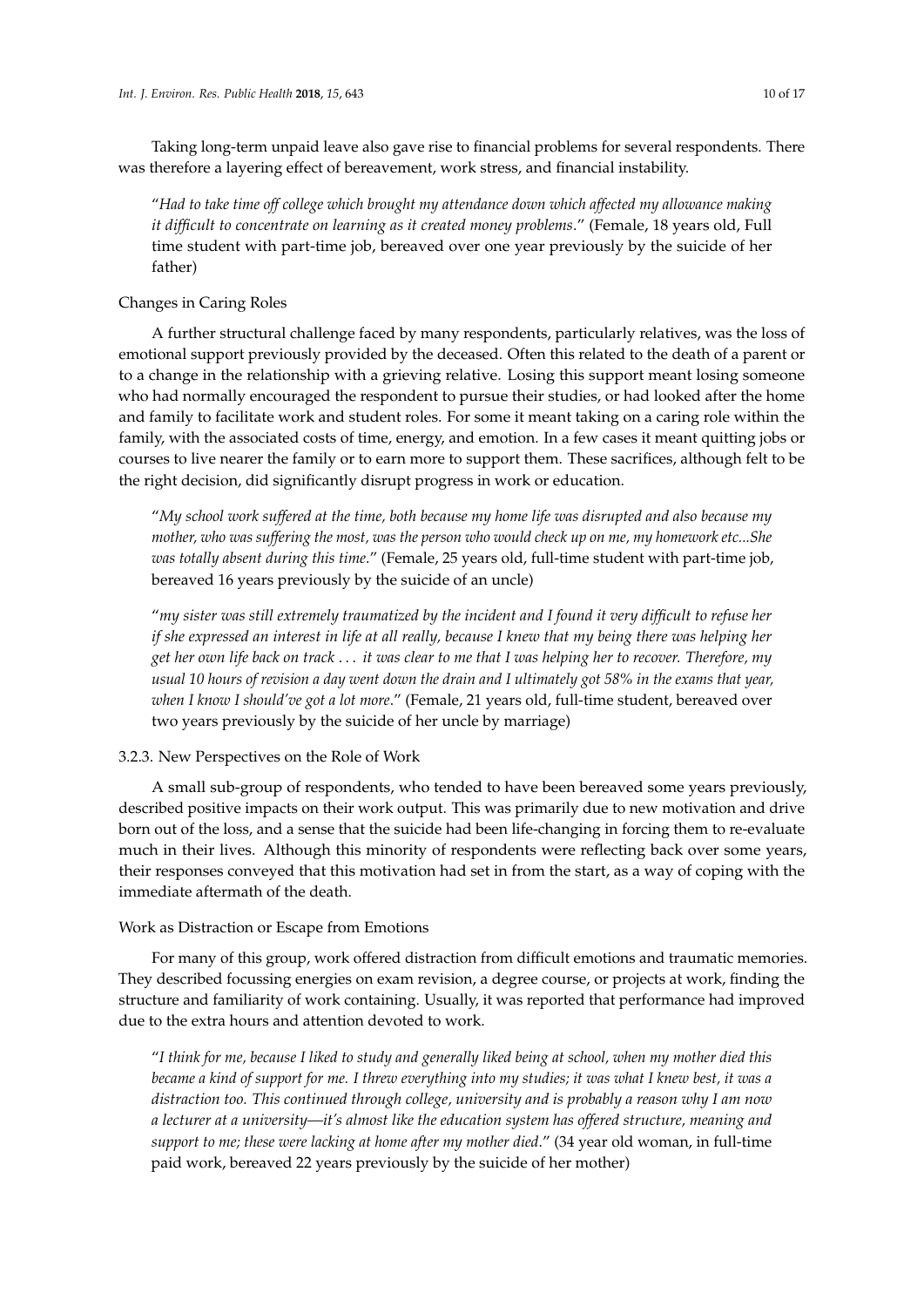"*I was doing a FE diploma at the time. I coped with it as it was structured and time-consuming and offered me a distraction*." (Female, 27 years old, full-time student, bereaved three years previously by the suicide of an ex-partner)

These respondents often described using the distraction of work as an escape from dealing with their grief, primarily by blocking out feelings.

"*I worked very hard on my finals to block out thoughts of her death. I felt a bit guilty for this at the time, but knew she wouldn't want us all to fail. I therefore put everything into my academic work as I have always done*." (Female, 36 years old, full-time student, bereaved 15 years previously by the suicide of a close friend)

"*I went numb and focussed purely on my degree, and studies I think in a way to block out the traumatic events.*" (Female, 29 years old, full-time student with part-time job, bereaved seven years previously by the suicide of her sister)

# Motivation to Honour the Deceased

Increased motivation to succeed was often described in relation to honouring the deceased and finding a way to make them proud. Choices in work and education were sometimes made with this influence in mind. For some, this meant following an educational or career path that the deceased would have approved of, or pursuing a specific goal that emulated the achievements and positive traits of the deceased. This was often cited as a motivation for entering higher education. Responses conveyed a sense of the deceased being a powerful but invisible role model, providing comfort through an imagined sense of them approving these life choices or achievements.

"*I felt apathetic towards education initially after the bereavement, but then applied myself to work as my friend valued education very highly, as do I normally. He wanted to be a human rights lawyer*." (Female, 20 years old, in part-time paid work, bereaved seven years previously by the suicide of a close friend)

"*I think it has made me determined to complete my degree so that my dad is proud of me.*" (Female, 25 years old, in full-time paid work, bereaved three years previously by the suicide of her father)

## Motivation to Live Life to the Full

Motivation to succeed at work was sometimes described more generally as part of a desire to live life to its full possibilities. Losing someone in traumatic circumstances had prompted some respondents to reflect on their life so far, giving them a determination to take more control of their choices or revise past poor decision-making.

"*The bereavement has given me the drive to pursue my education. It made me realise that life is too short to pass opportunities and be unhappy in situations. If I had not suffered the bereavement I may have never gone back to higher education*." (Female, 30 years old, full-time student, bereaved six years previously by the suicide of her partner)

"*It spurs me on to perform better—we only live once—I want to make the most of it. However I have a more healthy philosophy about my work/life balance and avoid getting too stressed out anymore—I constantly remind myself about what is really important*." (Female, 25 years old, full-time student with part-time job, bereaved five months previously by the by suicide of a cousin)

## Motivation to Join Caring Professions

The experience of a loved one's suicide often motivated an interest in careers related to mental health or the care of vulnerable individuals, sometimes prompting a complete career change. This was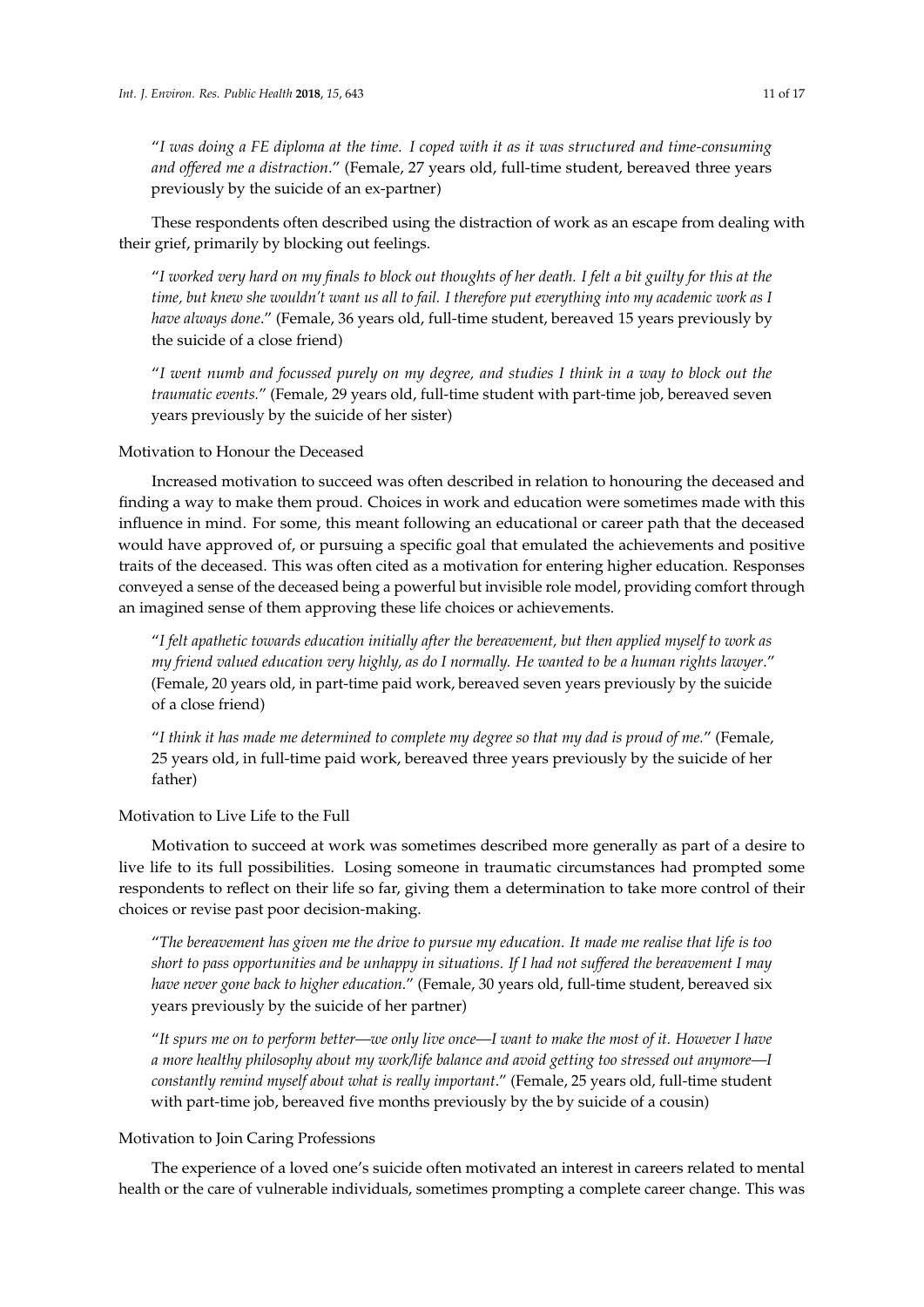largely explained by the development of greater empathy for those in distress and a drive to prevent more people from making a suicide attempt.

"*It made me want to make something of myself and has made me decide to want to help people with mental health problems*." (Female, 22 years old, full-time student, bereaved three years previously by the suicide of her father)

"*It changed how I view life..* . . . *I left a well-paid career on a career break and did not return, choosing instead to work with vulnerable young people and adults for 2/3 of my previous salary*." (Female, 36 years old, full-time student with part-time job, bereaved 10 years previously by the suicide of her partner)

Those who worked in roles with caring or pastoral responsibilities reported having gained more empathy from their experience of suicide, meaning they were able to provide better care and support for those they worked with.

"*I have always wanted to nurse, and after my husband died it spurred me on to do my degree and follow my dreams for me and for my family.* . . . *.it's changed me a great deal, maybe because I can empathise a lot more with relatives and patients in a very different way, I am a harder worker now than I ever was!*" (32 year old female, full-time student, bereaved 11 years previously by the suicide of her partner)

## **4. Discussion**

#### *4.1. Main Findings*

Our study provides qualitative evidence that suicide bereavement takes a significant toll on academic and workplace achievements in a primarily student sample. Specific features of grief, experienced intensely, were seen as particularly detrimental to making progress in coursework, exam revision, or work tasks, and in communicating with colleagues. The pressures of lagging behind through time taken off or additional responsibilities added to work stresses. Our analysis also identified weaknesses in the institutional support on offer to students and employees bereaved traumatically, and clear indications as to how these might be improved. A small minority described a positive impact of the suicide in providing them with greater motivation and drive.

This study adds the necessary context to our previous findings of a greater probability of drop-out from work or education in people bereaved by suicide [\[6\]](#page-14-5). It is clear that specific aspects of grief, such as tearfulness, anger, reduced motivation, poor concentration, and anxiety, have a major impact on educational and work performance. Loss of motivation is likely to influence a decision to drop out of a course or job. Severe emotional distress, including the emergence or recurrence of mental health problems, risks interrupting or ending a planned trajectory, despite best ambitions. Having to move home and lacking appropriate support are also factors likely to explain higher drop-out rates.

Experiences of stigma were not as prominent as we had expected, beyond the observation that colleagues were avoidant in offering support and that social interactions were sometimes awkward. We observed some variation in themes by time since loss, such that those bereaved for longer tended to be those who described positive effects. This may have been a perspective that had developed over time, but perhaps was more subject to recall bias. We observed some variation by kinship, primarily in relation to changes in caring roles within the family structure. Those who had lost a close friend appeared to be as affected by emotional, cognitive, and social aspects of grief as those who had lost a relative or friend.

#### *4.2. Results in the Context of Other Studies*

No other qualitative studies have investigated occupational functioning specifically after suicide bereavement. However, our findings match those of a recent Australia qualitative study of adolescents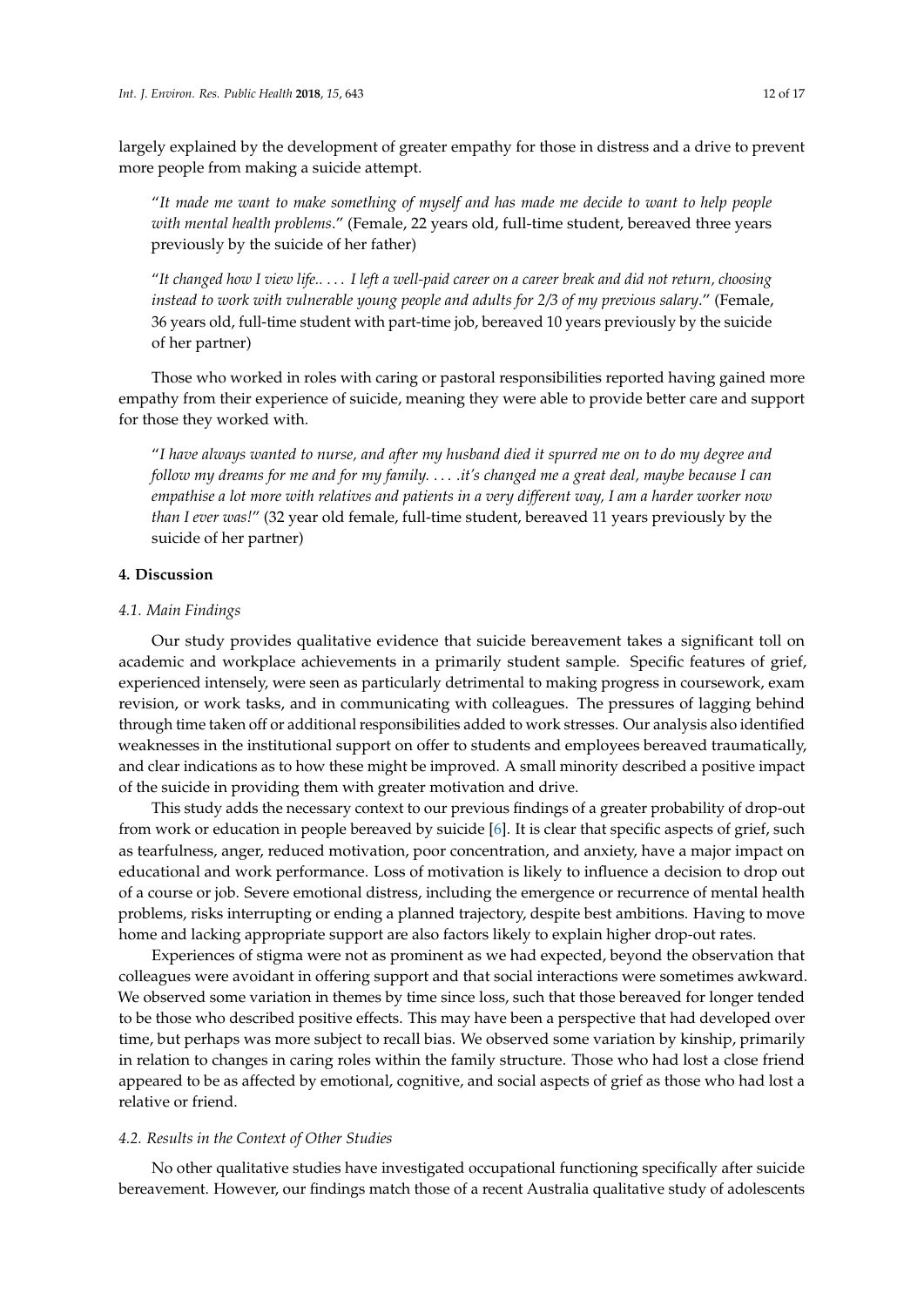bereaved by suicide and other deaths, in which alongside features of disabling grief, bereaved adolescents described the death as a catalyst for personal growth [\[25\]](#page-15-11). This marked the start of lasting positive changes in their perceptions of self, relationships, or life [\[25\]](#page-15-11). Similarly, in a US sample of college students bereaved by a parent's death by any cause, analysis of interview data suggested that they too were able to use their loss as a catalyst for personal growth and increased motivation [\[26\]](#page-15-12). Furthermore, in the quantitative component of that study, the greater the subjects' ability to find meaning and make sense of the loss, the less intense was their grief [\[26\]](#page-15-12).

The disabling cognitive and emotional aspects of grief described in our study mirror the wider bereavement literature. Moderate disruptions in functioning are understood to be normal in the first year after any loss, including difficulties adapting to occupational roles and dissatisfaction over work performance [\[27\]](#page-15-13). Initial numbing, impaired judgment, and concentration [\[28\]](#page-15-14) may become more chronic in the minority who develop complicated grief [\[27\]](#page-15-13). The social isolation and lack of support we described is also consistent with empirical studies of bereavement describing social relationships, including work relationships [\[29](#page-15-15)[–31\]](#page-15-16). Lack of institutional support is also common to other bereaved groups. A British survey for the National Council for Palliative Care [\[32\]](#page-15-17) found that 32% of recently bereaved people in work at the time said they were not treated with compassion by their employer [\[33\]](#page-15-18).

#### *4.3. Strengths and Limitations*

To our knowledge, this is the first study to investigate the impact of suicide loss on educational and occupational functioning using qualitative methods. It complements the findings of our quantitative work, by exploring the reasons underlying the association between suicide bereavement and occupational dropout. Although we did not compare qualitative data from respondents bereaved by other causes of death, we assume that in bringing together these quantitative and qualitative findings we have been able to explore why the quantitative association with occupational difficulties is so pronounced for people bereaved by suicide. However, without directly comparing the qualitative accounts of the suicide-bereaved with those bereaved by other causes, we cannot assume that our findings apply solely to the former. As our study lacked a temporal dimension, it was unclear how long initial problems persisted for. Our study also lacked any diagnostic instruments, and we remain unclear as to whether the cognitive and emotional features described reached thresholds for psychiatric disorder.

We accessed a large sample of UK-based staff and students in HEIs, and a wide range of views, whilst avoiding a help-seeking sample. However, our sampling method resulted in over-representation of white individuals and highly-educated females. Restriction of sampling to students only in some institutions may have biased recruitment to a younger-aged sample, and 78% of our sample constituted current students. Many of the staff we sampled described the impact of a suicide loss experienced whilst still a student, so our findings may be more representative of the impact of suicide on students rather than those in work. As 99% of our sample was in education or working in education, this group might be viewed as more motivated by academic achievement than other groups, or valuing this more. Surveys from samples more representative of the working and unemployed population would complement our findings. Our internet-mediated approach reduced the effects of interviewer presence, particularly social desirability effects [\[21\]](#page-15-7), and allowed us to collect large volumes of data. However, a response bias is possible from those who had been most adversely affected in their work or studies, with quantitative data from our wider sample of suicide-bereaved respondents indicating that 8% had dropped out of work or education after their loss [\[6\]](#page-14-5). Our use of open questions allowed respondents freedom to identify issues of importance to them. However, responding online meant we were unable to probe key points in more detail, or respond if participants became distressed. This meant that we sometimes lacked information needed to interpret responses in the context of respondents' wider positions and culture.

Our collaborative data analytic approach helped us reduce the influence of theoretical or personal pre-conceptions by challenging differences in interpretation. Given cultural dimensions to attitudes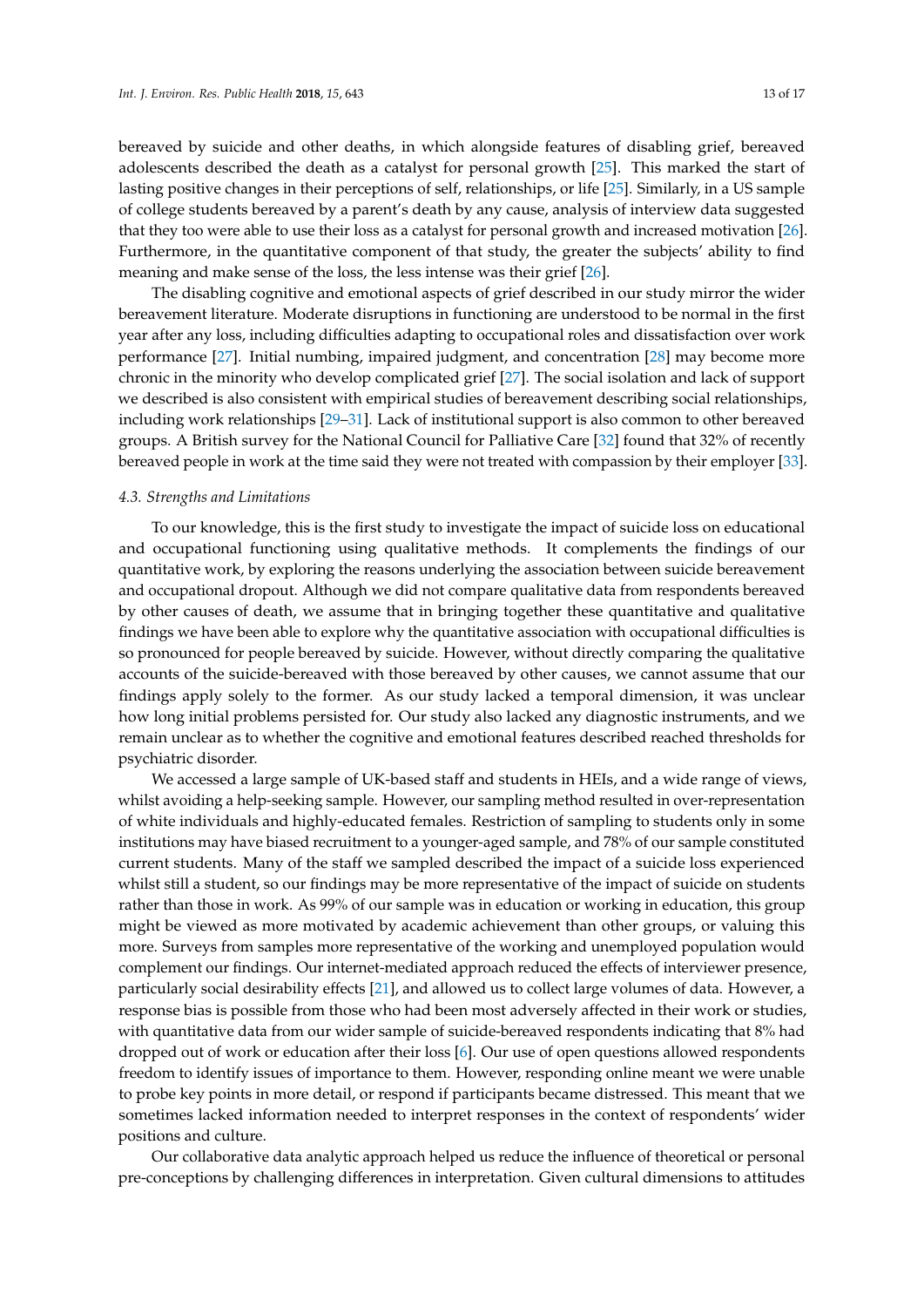towards suicide in educational and work settings, the age range sampled, the high proportion of white respondents and students, and the possibility of selection bias (favouring higher social classes) and male non-response bias, the results of this study may only be generalisable to young bereaved women, white ethnic groups, students, and the highly educated. Nevertheless, as the only qualitative study of occupational functioning after suicide loss, it represents the best available evidence.

#### *4.4. Clinical and Policy Implications*

Postvention is the term used to describe suicide prevention interventions delivered after a suicide, with the intention of prevention further suicides. Schools, colleges, and universities have a duty to safeguard the mental health of their students, and the workplace is now seen as a setting for mental health promotion [\[34\]](#page-15-19). Postvention guidelines have been developed for schools [\[35\]](#page-15-20), and employers [\[36–](#page-15-21)[39\]](#page-16-0), explaining how to support a colleague bereaved by suicide, and our findings suggest that these should be widely disseminated. Future editions should highlight our finding that occupational difficulties after bereavement are not limited to emotional aspects, but also include problems with concentration and motivation. Staff should be trained to view any deficits in performance in the context of the impacts described here, set deadlines considerately, and familiarise themselves with bereavement support services. Restrictive compassionate leave policies should take into account our findings, and evidence that perceptions of closeness to the deceased predict the likelihood of developing depression or anxiety after the loss [\[40,](#page-16-1)[41\]](#page-16-2). These present a rationale for widening such rigid eligibility. Finally, as workplace culture varies internationally and by industry, there is a need for postvention guides on a country-by-country and industry basis.

## *4.5. Future Research*

Future research should investigate the impact of suicide bereavement on occupational functioning in other countries, and compare functioning after suicide to that after other losses. There is also a need to explore responses to suicide loss in minority ethnic groups, particularly given findings that bereaved people from non-white groups report hiding their emotions and concealing their loss [\[25\]](#page-15-11). Longitudinal research on occupational functioning after suicide would also identify how productivity varies over time, identifying optimal points for intervention. Qualitative work on needs for support within educational and workplace settings would also help in the design of systems of support.

#### **5. Conclusions**

We identified a very negative picture of the impact of suicide loss on occupational functioning. Respondents to our national survey described their struggles with concentration, motivation, tearfulness, anxiety, and confidence, in addition to difficulties with inter-personal dynamics, time pressures, and a lack of support. However, a minority described the suicide loss as a landmark in finding a new determination to achieve, sometimes by providing distraction during a difficult period, and this sub-group found their work performance improving subsequently. Our work identifies a clear need to improve the support structures in place in schools, colleges, universities, and workplaces; to revise company policy or university regulations on leave and mitigating circumstances; and to train staff in how to make necessary allowances for the identified needs. Guidance on how colleagues can support someone bereaved by suicide would also help foster supportive peer relationships and assist the suicide-bereaved in their return to work or educational settings.

**Acknowledgments:** We would like to thank all UK higher education institutions that consented to take part in the study, and all of the bereaved individuals who took time to participate in the on-line survey. We are grateful to our funders, the Medical Research Council, who founded the survey through a Population Health Scientist Fellowship to A.P., including the costs of open access publishing. We are also grateful for funding from a Guarantors of Brain Fellowship to A.P. to analyse qualitative data. D.O. is supported by the UCLH NIHR Biomedical Research Centre, and was also part-supported by the NIHR Collaboration for Leadership in Applied Health Research and Care (CLAHRC) North Thames at Bart's Health NHS Trust. *Participating HEIs*: Bishop Grosseteste University (formerly Bishop Grosseteste University College Lincoln); Bournemouth University; Central School of Speech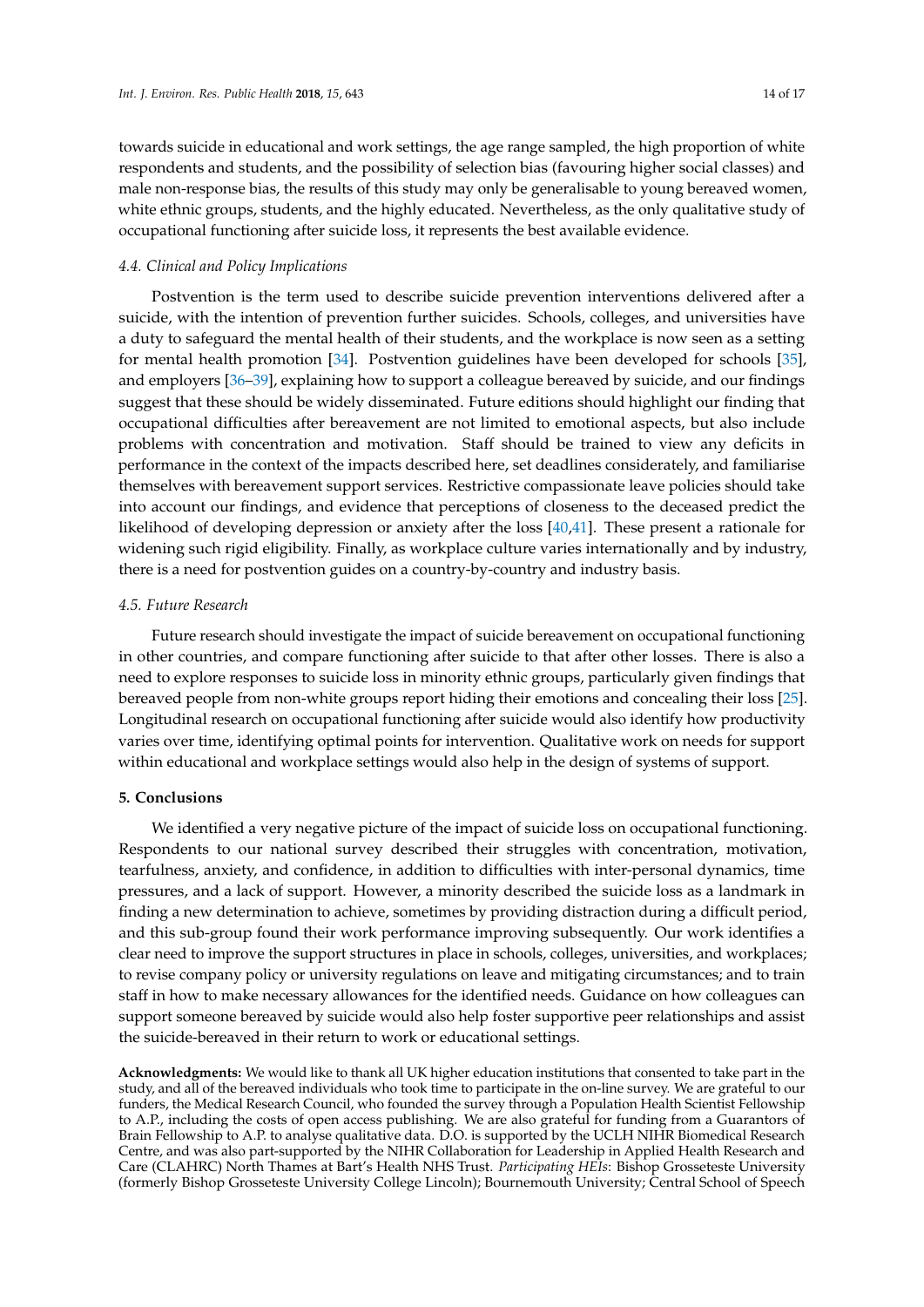and Drama; City University; Cranfield University; The Courtauld Institute of Art; De Montfort University; University of Greenwich; King's College London; Liverpool Institute for Performing Arts; Liverpool John Moores University; London Metropolitan University; Norwich University of the Arts (formerly Norwich University College of the Arts); Royal Veterinary College; School of Oriental and African Studies; St George's, University of London; Staffordshire University; Trinity Laban Conservatoire of Music and Dance; UCL; University of Suffolk (formerly University Campus Suffolk); University of Bedfordshire; University of Chester; University of Cumbria; University of Leeds; University of Liverpool; University of Oxford; University of Southampton; University of Worcester; University of Westminster; Queen Margaret University; Heriot-Watt University; Scotland's Rural College (formerly Scottish Agricultural College); University of Dundee; Cardiff University; Cardiff Metropolitan

**Author Contributions:** A.P., D.O., and M.K. conceived and designed the study and the recruitment strategy. A.P., D.O., M.K., and F.S. contributed to questionnaire design. A.P. recruited participants, managed the survey, and collected data. A.K.P. and T.D.S. independently coded data with input from A.P. and N.M. The coding framework was developed by T.D.S., A.K.P., N.M. and A.P. The paper wasdrafted by A.P. and A.K.P. with input from all authors. A.P. had full access to all the data in the study and takes responsibility for the integrity of the data. A.P. is the guarantor. All authors read and approved the final manuscript.

University (formerly University of Wales Institute Cardiff); Queen's University Belfast; University of Ulster.

**Conflicts of Interest:** The authors declare no conflict of interest. The funding sponsors had no role in the design of the study; in the collection, analyses, or interpretation of data; in the writing of the manuscript, and in the decision to publish the results.

# **References**

- <span id="page-14-0"></span>1. Agerbo, E. Midlife suicide risk, partner's psychiatric illness, spouse and child bereavement by suicide or other modes of death: A gender specific study. *J. Epidemiol. Community Health* **2005**, *59*, 407–412. [\[CrossRef\]](http://dx.doi.org/10.1136/jech.2004.024950) [\[PubMed\]](http://www.ncbi.nlm.nih.gov/pubmed/15831691)
- <span id="page-14-1"></span>2. Erlangsen, A.; Runeson, B.; Bolton, J.M.; Wilcox, H.C.; Forman, J.L.; Krogh, J.; Shear, M.K.; Nordentoft, M.; Conwell, Y. Association Between Spousal Suicide and Mental, Physical, and Social Health Outcomes. *JAMA Psychiatry* **2017**, *74*, 456. [\[CrossRef\]](http://dx.doi.org/10.1001/jamapsychiatry.2017.0226) [\[PubMed\]](http://www.ncbi.nlm.nih.gov/pubmed/28329305)
- <span id="page-14-2"></span>3. Pitman, A.L.; Osborn, D.P.J.; Rantell, K.; King, M.B. The stigma perceived by people bereaved by suicide and other sudden deaths: A cross-sectional UK study of 3432 bereaved adults. *J. Psychosom. Res.* **2016**, *87*, 22–29. [\[CrossRef\]](http://dx.doi.org/10.1016/j.jpsychores.2016.05.009) [\[PubMed\]](http://www.ncbi.nlm.nih.gov/pubmed/27411748)
- <span id="page-14-3"></span>4. Pitman, A.L.; Stevenson, F.; Osborn, D.P.J.; King, M.B. The stigma associated with bereavement by suicide and other sudden deaths: A qualitative interview study. *Soc. Sci. Med.* **2018**, *198*, 121–129. [\[CrossRef\]](http://dx.doi.org/10.1016/j.socscimed.2017.12.035) [\[PubMed\]](http://www.ncbi.nlm.nih.gov/pubmed/29316512)
- <span id="page-14-4"></span>5. Pitman, A.; Nesse, H.; Morant, N.; Azorina, V.; Stevenson, F.; King, M.; Osborn, D. Attitudes to suicide following the suicide of a friend or relative: A qualitative study of the views of 429 young bereaved adults in the UK. *BMC Psychiatry* **2017**, *17*, 400. [\[CrossRef\]](http://dx.doi.org/10.1186/s12888-017-1560-3) [\[PubMed\]](http://www.ncbi.nlm.nih.gov/pubmed/29237447)
- <span id="page-14-5"></span>6. Pitman, A.L.; Osborn, D.P.J.; Rantell, K.; King, M.B. Bereavement by suicide as a risk factor for suicide attempt: A cross-sectional national UK-wide study of 3432 young bereaved adults. *BMJ Open* **2016**, *6*, e009948. [\[CrossRef\]](http://dx.doi.org/10.1136/bmjopen-2015-009948) [\[PubMed\]](http://www.ncbi.nlm.nih.gov/pubmed/26813968)
- <span id="page-14-6"></span>7. Berman, A.L. Estimating the Population of Survivors of Suicide: Seeking an Evidence Base. *Suicide Life-Threat. Behav.* **2011**, *41*, 110–116. [\[CrossRef\]](http://dx.doi.org/10.1111/j.1943-278X.2010.00009.x) [\[PubMed\]](http://www.ncbi.nlm.nih.gov/pubmed/21309829)
- <span id="page-14-7"></span>8. Cerel, J.; Brown, M.M.; Maple, M.; Singleton, M.; van de Venne, J.; Moore, M.; Flaherty, C. How Many People Are Exposed to Suicide? Not Six. *Suicide Life-Threat. Behav.* **2018**, 1–6. [\[CrossRef\]](http://dx.doi.org/10.1111/sltb.12450) [\[PubMed\]](http://www.ncbi.nlm.nih.gov/pubmed/29512876)
- <span id="page-14-8"></span>9. Andriessen, K.; Rahman, B.; Draper, B.; Dudley, M.; Mitchell, P.B. Prevalence of exposure to suicide: A meta-analysis of population-based studies. *J. Psychiatr. Res.* **2017**, *88*, 113–120. [\[CrossRef\]](http://dx.doi.org/10.1016/j.jpsychires.2017.01.017) [\[PubMed\]](http://www.ncbi.nlm.nih.gov/pubmed/28199930)
- <span id="page-14-9"></span>10. Feigelman, W.; Cerel, J.; McIntosh, J.L.; Brent, D.; Gutin, N. Suicide exposures and bereavement among American adults: Evidence from the 2016 General Social Survey. *J. Affect. Disord.* **2018**, *227*, 1–6. [\[CrossRef\]](http://dx.doi.org/10.1016/j.jad.2017.09.056) [\[PubMed\]](http://www.ncbi.nlm.nih.gov/pubmed/29045914)
- <span id="page-14-10"></span>11. Hjorth, C.F.; Bilgrav, L.; Frandsen, L.S.; Overgaard, C.; Torp-Pedersen, C.; Nielsen, B.; Bøggild, H. Mental health and school dropout across educational levels and genders: A 4.8-year follow-up study. *BMC Public Health* **2016**, *16*, 976. [\[CrossRef\]](http://dx.doi.org/10.1186/s12889-016-3622-8) [\[PubMed\]](http://www.ncbi.nlm.nih.gov/pubmed/27627885)
- <span id="page-14-11"></span>12. Fryers, T. Work, identity and health. *Clin. Pract. Epidemiol. Ment. Health* **2006**, *2*, 12. [\[CrossRef\]](http://dx.doi.org/10.1186/1745-0179-2-12) [\[PubMed\]](http://www.ncbi.nlm.nih.gov/pubmed/16737521)
- <span id="page-14-12"></span>13. O'Connor, R.C.; Nock, M.K. The psychology of suicidal behaviour. *Lancet Psychiatry* **2014**, *1*, 73–85. [\[CrossRef\]](http://dx.doi.org/10.1016/S2215-0366(14)70222-6)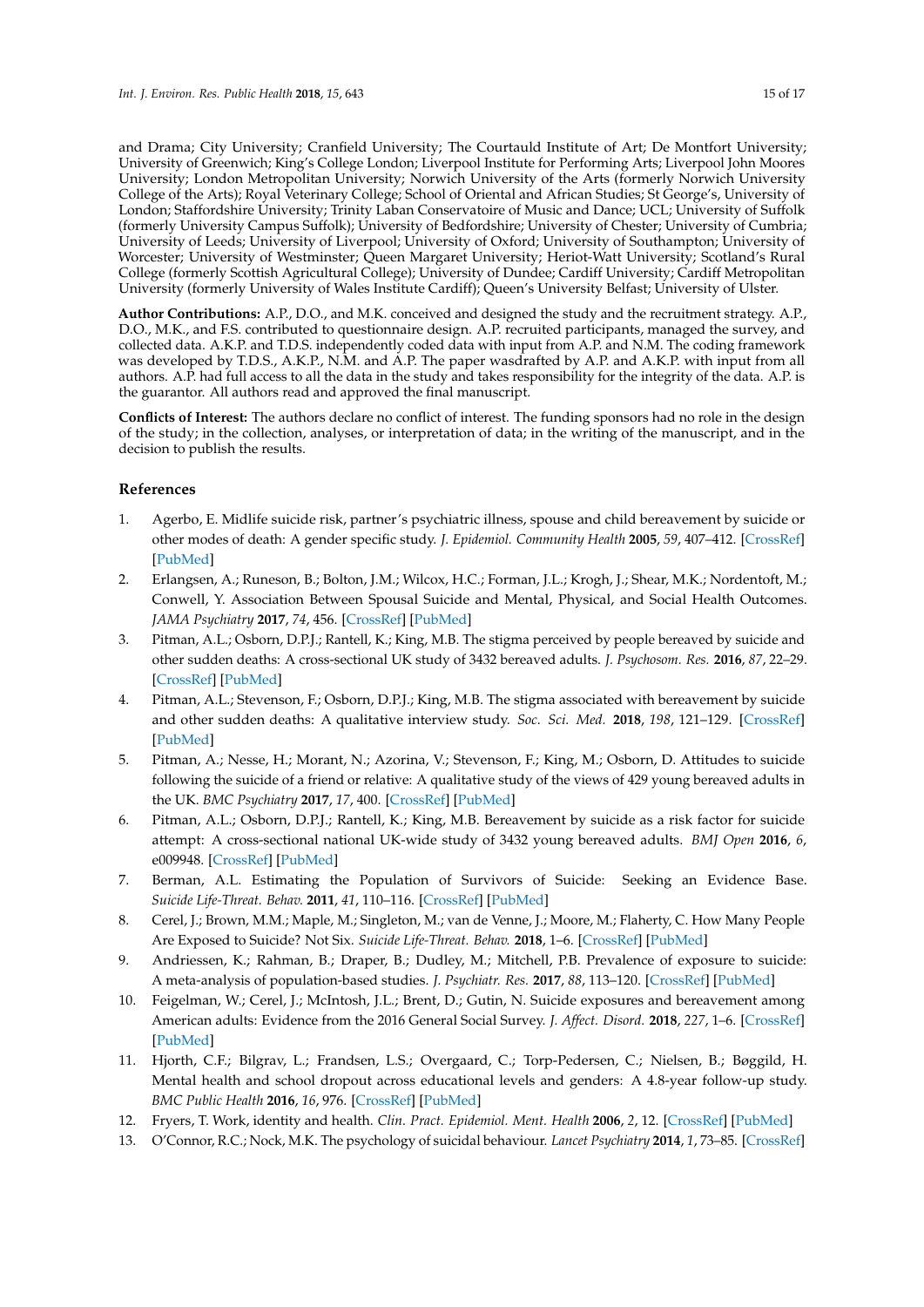- <span id="page-15-0"></span>14. Farmer, P.; Stevenson, D. Thriving at Work: The Independent of Mental Health and Employees United Kingdom. 2017. Available online: [https://www.gov.uk/government/uploads/system/uploads/](https://www.gov.uk/government/uploads/system/uploads/attachment_data/file/658145/thriving-at-work-stevenson-farmer-review.pdf) [attachment\\_data/file/658145/thriving-at-work-stevenson-farmer-review.pdf](https://www.gov.uk/government/uploads/system/uploads/attachment_data/file/658145/thriving-at-work-stevenson-farmer-review.pdf) (accessed on 28 March 2018).
- <span id="page-15-1"></span>15. Oswald, A.J.; Proto, E.; Sgroi, D. Happiness and Productivity. *J. Lab. Econ.* **2015**, *33*, 789–822. [\[CrossRef\]](http://dx.doi.org/10.1086/681096)
- <span id="page-15-2"></span>16. Bolton, J.M.; Au, W.; Leslie, W.D.; Martens, P.J.; Enns, M.W.; Roos, L.L.; Katz, L.Y.; Wilcox, H.C.; Erlangsen, A.; Chateau, D.; et al. Parents Bereaved by Offspring Suicide. *JAMA Psychiatry* **2013**, *70*, 158. [\[CrossRef\]](http://dx.doi.org/10.1001/jamapsychiatry.2013.275) [\[PubMed\]](http://www.ncbi.nlm.nih.gov/pubmed/23229880)
- <span id="page-15-3"></span>17. Pitman, A.L.; Rantell, K.; Moran, P.; Sireling, L.; Marston, L.; King, M.; Osborn, D. Support received after bereavement by suicide and other sudden deaths: A cross-sectional UK study of 3432 young bereaved adults. *BMJ Open* **2017**, *7*, e014487. [\[CrossRef\]](http://dx.doi.org/10.1136/bmjopen-2016-014487) [\[PubMed\]](http://www.ncbi.nlm.nih.gov/pubmed/28554915)
- <span id="page-15-4"></span>18. Feigelman, W.; Gorman, B.S.; Jordan, J.R. Stigmatization and Suicide Bereavement. *Death Stud.* **2009**, *33*, 591–608. [\[CrossRef\]](http://dx.doi.org/10.1080/07481180902979973) [\[PubMed\]](http://www.ncbi.nlm.nih.gov/pubmed/19623760)
- <span id="page-15-5"></span>19. White, A.; Holmes, M. Patterns of mortality across 44 countries among men and women aged 15–44 years. *J. Men's Health Gend.* **2006**, *3*, 139–151. [\[CrossRef\]](http://dx.doi.org/10.1016/j.jmhg.2006.04.002)
- <span id="page-15-6"></span>20. Pitman, A.; Krysinska, K.; Osborn, D.; King, M. Suicide in young men. *Lancet* **2012**, *379*, 2383–2392. [\[CrossRef\]](http://dx.doi.org/10.1016/S0140-6736(12)60731-4)
- <span id="page-15-7"></span>21. Pitman, A.; Osborn, D.P.J.; King, M.B. The use of internet-mediated cross-sectional studies in mental health research. *BJPsych Adv.* **2015**, *21*, 175–184. [\[CrossRef\]](http://dx.doi.org/10.1192/apt.bp.114.012948)
- <span id="page-15-8"></span>22. Braun, V.; Clarke, V. Using thematic analysis in psychology. *Qual. Res. Psychol.* **2016**, *3*, 77–101. [\[CrossRef\]](http://dx.doi.org/10.1191/1478088706qp063oa)
- <span id="page-15-9"></span>23. Barry, C.A.; Britten, N.; Barber, N.; Bradley, C.; Stevenson, F. Using Reflexivity to Optimize Teamwork in Qualitative Research. *Qual. Res. Psychol.* **1999**, *9*, 26–44. [\[CrossRef\]](http://dx.doi.org/10.1177/104973299129121677) [\[PubMed\]](http://www.ncbi.nlm.nih.gov/pubmed/10558357)
- <span id="page-15-10"></span>24. Tong, A.; Sainsbury, P.; Craig, J. Consolidated criteria for reporting qualitative research (COREQ): A 32-item checklist for interviews and focus groups. *Int. J. Qual. Health Care* **2007**, *19*, 349–357. [\[CrossRef\]](http://dx.doi.org/10.1093/intqhc/mzm042) [\[PubMed\]](http://www.ncbi.nlm.nih.gov/pubmed/17872937)
- <span id="page-15-11"></span>25. Andriessen, K.; Mowll, J.; Lobb, E.; Draper, B.; Dudley, M.; Mitchell, P.B. "Don't bother about me". The grief and mental health of bereaved adolescents. *Death Stud.* **2018**. [\[CrossRef\]](http://dx.doi.org/10.1080/07481187.2017.1415393) [\[PubMed\]](http://www.ncbi.nlm.nih.gov/pubmed/29364783)
- <span id="page-15-12"></span>26. Schwartzberg, S.S.; Janoff-Bulman, R. Grief and the Search for Meaning: Exploring the Assumptive Worlds of Bereaved College Students. *J. Soc. Clin. Psychol.* **1991**, *10*, 270–288. [\[CrossRef\]](http://dx.doi.org/10.1521/jscp.1991.10.3.270)
- <span id="page-15-13"></span>27. Bonanno, G.A.; Kaltman, S. The varieties of grief experience. *Clin. Psychol. Rev.* **2001**, *21*, 705–734. [\[CrossRef\]](http://dx.doi.org/10.1016/S0272-7358(00)00062-3)
- <span id="page-15-14"></span>28. Parkes, C.M. Bereavement in adult life. *BMJ* **1998**, *316*, 856–859. [\[CrossRef\]](http://dx.doi.org/10.1136/bmj.316.7134.856) [\[PubMed\]](http://www.ncbi.nlm.nih.gov/pubmed/9549464)
- <span id="page-15-15"></span>29. Manns, M.L.; Little, S. Grief and compassion in the workplace. Available online: [citeseerx.ist.psu.edu/](citeseerx.ist.psu.edu/viewdoc/download?doi=10.1.1.366.2574&rep=rep1&type=pdf) [viewdoc/download?doi=10.1.1.366.2574&rep=rep1&type=pdf](citeseerx.ist.psu.edu/viewdoc/download?doi=10.1.1.366.2574&rep=rep1&type=pdf) (accessed on 28 March 2018).
- 30. Breen, L.J.; O'Connor, M. Family and social networks after bereavement: Experiences of support, change and isolation. *J. Fam. Ther.* **2011**, *33*, 98–120. [\[CrossRef\]](http://dx.doi.org/10.1111/j.1467-6427.2010.00495.x)
- <span id="page-15-16"></span>31. Tehan, M.; Thompson, N. Loss and Grief in the Workplace: The Challenge of Leadership. *OMEGA J. Death Dying* **2013**, *66*, 265–280. [\[CrossRef\]](http://dx.doi.org/10.2190/OM.66.3.d)
- <span id="page-15-17"></span>32. ComRes. Dying Matters Public Attitudes to Bereavement Survey 2014. Available online: [http://www.](http://www.comresglobal.com/polls/dying-matters-public-attitudes-to-bereavement-survey/) [comresglobal.com/polls/dying-matters-public-attitudes-to-bereavement-survey/](http://www.comresglobal.com/polls/dying-matters-public-attitudes-to-bereavement-survey/) (accessed on 28 March 2018).
- <span id="page-15-18"></span>33. National Council for Palliative Care. Life after Death: Six Steps to Improve Support in Bereavement London: National Palliative Care. 2014. Available online: [http://www.dyingmatters.org/sites/default/](http://www.dyingmatters.org/sites/default/files/Life After Death FINAL(1).pdf) [files/LifeAfterDeathFINAL\(1\).pdf](http://www.dyingmatters.org/sites/default/files/Life After Death FINAL(1).pdf) (accessed on 28 March 2018).
- <span id="page-15-19"></span>34. Suicide Prevention Resource Center. Factsheet: The Role of Managers in Preventing Suicide in the Workplace. 2013, pp. 1–8. Available online: <https://www.sprc.org/sites/default/files/resource-program/Managers.pdf> (accessed on 28 March 2018).
- <span id="page-15-20"></span>35. Cox, G.R.; Bailey, E.; Jorm, A.F.; Reavley, N.J.; Templer, K.; Parker, A.; Rickwood, D.; Bhar, S.; Robinson, J. Development of suicide postvention guidelines for secondary schools: A Delphi study. *BMC Public Health* **2016**, *16*, 180. [\[CrossRef\]](http://dx.doi.org/10.1186/s12889-016-2822-6) [\[PubMed\]](http://www.ncbi.nlm.nih.gov/pubmed/26912256)
- <span id="page-15-21"></span>36. Carson J Spencer Foundation. Crisis Care Network, National Action Alliance for Suicide Prevention, American Association of Suicidology. A manager's Guide to Suicide Postvention in the Workplace: 10 Action Steps for Dealing with the Aftermath of a Suicide Denver. 2013. Available online: [http://actionallianceforsuicideprevention.org/sites/actionallianceforsuicideprevention.org/files/](http://actionallianceforsuicideprevention.org/sites/actionallianceforsuicideprevention.org/files/Managers-Guidebook-To-Suicide-Postvention-Web.pdf) [Managers-Guidebook-To-Suicide-Postvention-Web.pdf](http://actionallianceforsuicideprevention.org/sites/actionallianceforsuicideprevention.org/files/Managers-Guidebook-To-Suicide-Postvention-Web.pdf) (accessed on 28 March 2018).
- 37. Public Health England. Reducing the Risk of Suicide: A Toolkit for Employers. 2017. Available online: [https://wellbeing.bitc.org.uk/sites/default/files/business\\_in\\_the\\_community\\_suicide\\_prevention\\_](https://wellbeing.bitc.org.uk/sites/default/files/business_in_the_community_suicide_prevention_toolkit_0.pdf) [toolkit\\_0.pdf](https://wellbeing.bitc.org.uk/sites/default/files/business_in_the_community_suicide_prevention_toolkit_0.pdf) (accessed on 28 March 2018).